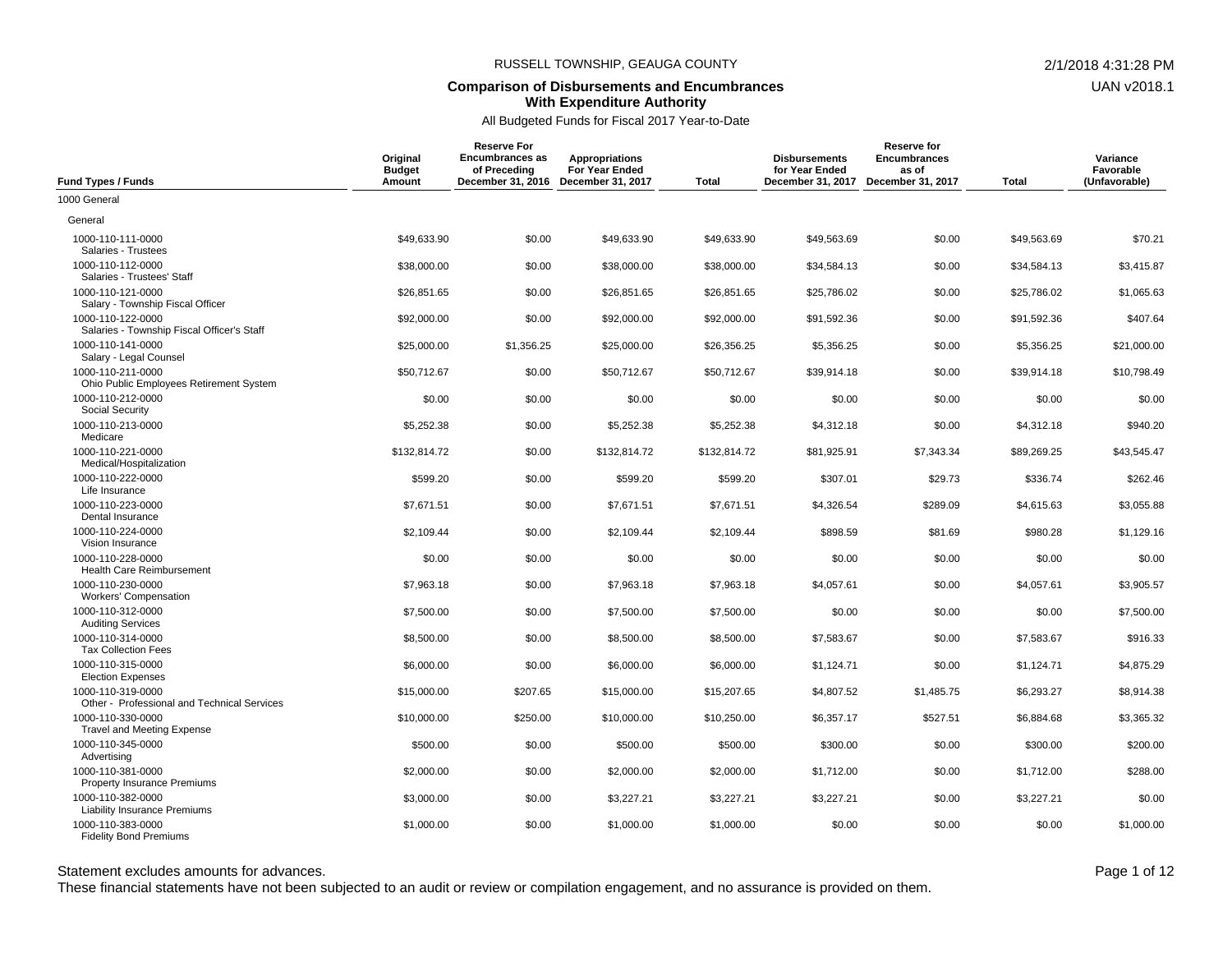#### **Comparison of Disbursements and Encumbrances With Expenditure Authority**

All Budgeted Funds for Fiscal 2017 Year-to-Date

| <b>Fund Types / Funds</b>                                                     | Original<br><b>Budget</b><br>Amount | <b>Reserve For</b><br><b>Encumbrances as</b><br>of Preceding<br>December 31, 2016 | <b>Appropriations</b><br>For Year Ended<br>December 31, 2017 | <b>Total</b> | <b>Disbursements</b><br>for Year Ended<br>December 31, 2017 | <b>Reserve for</b><br><b>Encumbrances</b><br>as of<br>December 31, 2017 | <b>Total</b> | Variance<br>Favorable<br>(Unfavorable) |
|-------------------------------------------------------------------------------|-------------------------------------|-----------------------------------------------------------------------------------|--------------------------------------------------------------|--------------|-------------------------------------------------------------|-------------------------------------------------------------------------|--------------|----------------------------------------|
| 1000-110-389-0000                                                             | \$2,000.00                          | \$0.00                                                                            | \$1,772.79                                                   | \$1,772.79   | \$375.62                                                    | \$0.00                                                                  | \$375.62     | \$1,397.17                             |
| Other - Insurance and Bonding<br>1000-110-410-0000                            | \$7,000.00                          | \$221.47                                                                          | \$7,000.00                                                   | \$7,221.47   | \$3,721.47                                                  | \$0.00                                                                  | \$3,721.47   | \$3,500.00                             |
| <b>Office Supplies</b><br>1000-110-490-0000<br>Other - Supplies and Materials | \$1,750.00                          | \$82.02                                                                           | \$1,750.00                                                   | \$1,832.02   | \$82.02                                                     | \$0.00                                                                  | \$82.02      | \$1,750.00                             |
| 1000-110-599-0000<br>Other - Other Expenses                                   | \$60,000.00                         | \$815.10                                                                          | \$60,000.00                                                  | \$60,815.10  | \$51,350.75                                                 | \$1,624.12                                                              | \$52,974.87  | \$7,840.23                             |
| 1000-120-190-0000<br>Other - Salaries                                         | \$5,000.00                          | \$0.00                                                                            | \$5,000.00                                                   | \$5,000.00   | \$0.00                                                      | \$0.00                                                                  | \$0.00       | \$5,000.00                             |
| 1000-120-251-0000<br>Uniform, Tool and Equipment Reimbursements               | \$5,000.00                          | \$3,050.00                                                                        | \$5,000.00                                                   | \$8,050.00   | \$0.00                                                      | \$0.00                                                                  | \$0.00       | \$8,050.00                             |
| 1000-120-322-0000<br>Garbage and Trash Removal                                | \$1,000.00                          | \$0.00                                                                            | \$1,000.00                                                   | \$1,000.00   | \$915.96                                                    | \$78.57                                                                 | \$994.53     | \$5.47                                 |
| 1000-120-323-0000<br>Repairs and Maintenance                                  | \$3,000.00                          | \$0.00                                                                            | \$3,000.00                                                   | \$3,000.00   | \$865.00                                                    | \$0.00                                                                  | \$865.00     | \$2,135.00                             |
| 1000-120-323-0001<br>Repairs and Maintenance{VEHICLE/EQUIP REPAIR}            | \$2,500.00                          | \$0.00                                                                            | \$2,500.00                                                   | \$2,500.00   | \$865.69                                                    | \$0.00                                                                  | \$865.69     | \$1,634.31                             |
| 1000-120-323-0002<br>Repairs and Maintenance{BLDG/GROUNDS REPAIR}             | \$60,000.00                         | \$12,056.36                                                                       | \$60,000.00                                                  | \$72,056.36  | \$59,820.40                                                 | \$4,357.25                                                              | \$64,177.65  | \$7,878.71                             |
| 1000-120-323-0006<br>Repairs and Maintenance{WASTE WATER}                     | \$2,500.00                          | \$161,776.60                                                                      | \$2,500.00                                                   | \$164,276.60 | \$17,975.17                                                 | \$143,801.43                                                            | \$161,776.60 | \$2,500.00                             |
| 1000-120-341-0000<br>Telephone                                                | \$5,000.00                          | \$0.00                                                                            | \$5,000.00                                                   | \$5,000.00   | \$4,700.00                                                  | \$0.00                                                                  | \$4,700.00   | \$300.00                               |
| 1000-120-351-0000<br>Electricity                                              | \$11,000.00                         | \$32.04                                                                           | \$11,000.00                                                  | \$11,032.04  | \$7,870.47                                                  | \$858.42                                                                | \$8,728.89   | \$2,303.15                             |
| 1000-120-353-0000<br><b>Natural Gas</b>                                       | \$6,500.00                          | \$646.89                                                                          | \$6,500.00                                                   | \$7,146.89   | \$3,859.91                                                  | \$856.93                                                                | \$4,716.84   | \$2,430.05                             |
| 1000-120-359-0000<br>Other - Utilities                                        | \$4,000.00                          | \$197.98                                                                          | \$4,000.00                                                   | \$4,197.98   | \$3,488.84                                                  | \$207.45                                                                | \$3,696.29   | \$501.69                               |
| 1000-120-359-0007<br>Other - Utilities (Tech Services)                        | \$15,000.00                         | \$0.00                                                                            | \$15,000.00                                                  | \$15,000.00  | \$85.39                                                     | \$0.00                                                                  | \$85.39      | \$14,914.61                            |
| 1000-120-420-0000<br><b>Operating Supplies</b>                                | \$4,500.00                          | \$0.00                                                                            | \$4,500.00                                                   | \$4,500.00   | \$0.00                                                      | \$0.00                                                                  | \$0.00       | \$4,500.00                             |
| 1000-120-420-0010<br>Operating Supplies{GAS & DIESEL -SUPPLIES}               | \$2,500.00                          | \$93.12                                                                           | \$2,500.00                                                   | \$2,593.12   | \$462.26                                                    | \$51.13                                                                 | \$513.39     | \$2,079.73                             |
| 1000-120-430-0000<br>Small Tools and Minor Equipment                          | \$1,000.00                          | \$0.00                                                                            | \$1,000.00                                                   | \$1,000.00   | \$0.00                                                      | \$0.00                                                                  | \$0.00       | \$1,000.00                             |
| 1000-120-490-0000<br>Other - Supplies and Materials                           | \$2,000.00                          | \$0.00                                                                            | \$2,000.00                                                   | \$2,000.00   | \$717.30                                                    | \$0.00                                                                  | \$717.30     | \$1,282.70                             |
| 1000-120-599-0000<br>Other - Other Expenses                                   | \$20,000.00                         | \$0.00                                                                            | \$20,000.00                                                  | \$20,000.00  | \$0.00                                                      | \$0.00                                                                  | \$0.00       | \$20,000.00                            |
| 1000-120-599-0004<br>Other - Other Expenses{Recycling}                        | \$5,000.00                          | \$0.00                                                                            | \$5,000.00                                                   | \$5,000.00   | \$0.00                                                      | \$0.00                                                                  | \$0.00       | \$5,000.00                             |
| 1000-120-599-0005<br>Other - Other Expenses{MAINT. DONATIONS}                 | \$1,607.00                          | \$0.00                                                                            | \$1,607.00                                                   | \$1,607.00   | \$802.06                                                    | \$0.00                                                                  | \$802.06     | \$804.94                               |
| 1000-130-190-0000<br>Other - Salaries                                         | \$78,000.00                         | \$0.00                                                                            | \$78,000.00                                                  | \$78,000.00  | \$71,398.59                                                 | \$0.00                                                                  | \$71,398.59  | \$6,601.41                             |
| 1000-130-599-0000<br>Other - Other Expenses                                   | \$5,000.00                          | \$0.00                                                                            | \$5,000.00                                                   | \$5,000.00   | \$61.63                                                     | \$0.00                                                                  | \$61.63      | \$4,938.37                             |

Statement excludes amounts for advances. The statement excludes amounts for advances.

These financial statements have not been subjected to an audit or review or compilation engagement, and no assurance is provided on them.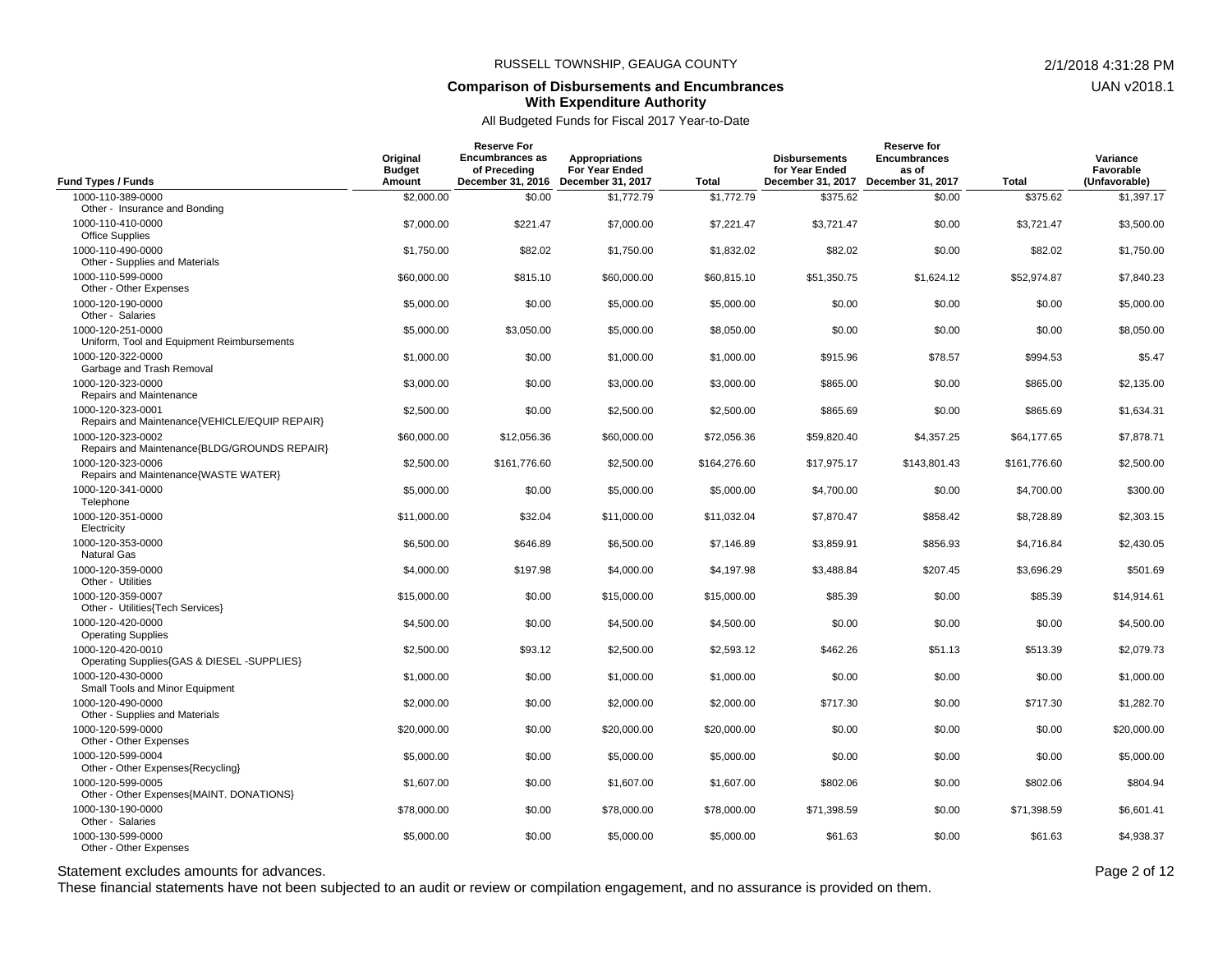#### **Comparison of Disbursements and Encumbrances With Expenditure Authority**

# All Budgeted Funds for Fiscal 2017 Year-to-Date

| Fund Types / Funds                                                                   | Original<br><b>Budget</b><br>Amount | <b>Reserve For</b><br><b>Encumbrances as</b><br>of Preceding<br>December 31, 2016 | <b>Appropriations</b><br>For Year Ended<br>December 31, 2017 | <b>Total</b> | <b>Disbursements</b><br>for Year Ended<br>December 31, 2017 | <b>Reserve for</b><br><b>Encumbrances</b><br>as of<br>December 31, 2017 | <b>Total</b>         | Variance<br>Favorable<br>(Unfavorable) |
|--------------------------------------------------------------------------------------|-------------------------------------|-----------------------------------------------------------------------------------|--------------------------------------------------------------|--------------|-------------------------------------------------------------|-------------------------------------------------------------------------|----------------------|----------------------------------------|
| 1000-210-190-0000                                                                    | \$0.00                              | \$0.00                                                                            | \$0.00                                                       | \$0.00       | \$0.00                                                      | \$0.00                                                                  | \$0.00               | \$0.00                                 |
| Other - Salaries                                                                     |                                     |                                                                                   |                                                              |              |                                                             |                                                                         |                      |                                        |
| 1000-210-599-0000<br>Other - Other Expenses                                          | \$2,056.36                          | \$141.01                                                                          | \$2,056.36                                                   | \$2,197.37   | \$742.40                                                    | \$179.88                                                                | \$922.28             | \$1,275.09                             |
| 1000-210-599-2000<br>Other - Other Expenses{Non-Donation}                            | \$1,884.16                          | \$0.00                                                                            | \$1,884.16                                                   | \$1,884.16   | \$0.00                                                      | \$0.00                                                                  | \$0.00               | \$1,884.16                             |
| 1000-220-599-0000<br>Other - Other Expenses                                          | \$1,275.08                          | \$0.00                                                                            | \$1.275.08                                                   | \$1,275.08   | \$247.50                                                    | \$952.50                                                                | \$1,200.00           | \$75.08                                |
| 1000-220-599-1220<br>Other - Other Expenses{AUXILIARY FORCE}                         | \$0.00                              | \$0.00                                                                            | \$0.00                                                       | \$0.00       | \$0.00                                                      | \$0.00                                                                  | \$0.00               | \$0.00                                 |
| 1000-220-599-2000<br>Other - Other Expenses{Non-Donation}                            | \$8.67                              | \$0.00                                                                            | \$8.67                                                       | \$8.67       | \$0.00                                                      | \$0.00                                                                  | \$0.00               | \$8.67                                 |
| 1000-310-360-0000<br><b>Contracted Services</b>                                      | \$16,000.00                         | \$566.50                                                                          | \$16,000.00                                                  | \$16,566.50  | \$7,283.16                                                  | \$283.34                                                                | \$7,566.50           | \$9,000.00                             |
| 1000-320-599-0000<br>Other - Other Expenses                                          | \$25,000.00                         | \$0.00                                                                            | \$25,000.00                                                  | \$25,000.00  | \$1,029.41                                                  | \$0.00                                                                  | \$1,029.41           | \$23,970.59                            |
| 1000-330-360-0000<br><b>Contracted Services</b>                                      | \$1,500.00                          | \$0.00                                                                            | \$1,500.00                                                   | \$1,500.00   | \$0.00                                                      | \$0.00                                                                  | \$0.00               | \$1,500.00                             |
| 1000-330-599-0000<br>Other - Other Expenses                                          | \$1,000.00                          | \$0.00                                                                            | \$1,000.00                                                   | \$1,000.00   | \$718.31                                                    | \$181.69                                                                | \$900.00             | \$100.00                               |
| 1000-330-599-2000<br>Other - Other Expenses{Non-Donation}<br>1000-410-190-0000       | \$0.00                              | \$0.00                                                                            | \$0.00                                                       | \$0.00       | \$0.00<br>\$7.479.84                                        | \$0.00<br>\$0.00                                                        | \$0.00<br>\$7,479.84 | \$0.00<br>\$7,020.16                   |
| Other - Salaries                                                                     | \$14,500.00                         | \$0.00                                                                            | \$14,500.00                                                  | \$14,500.00  |                                                             |                                                                         |                      |                                        |
| 1000-410-430-0000<br>Small Tools and Minor Equipment                                 | \$1,000.00                          | \$0.00                                                                            | \$1,000.00                                                   | \$1,000.00   | \$0.00                                                      | \$0.00                                                                  | \$0.00               | \$1,000.00                             |
| 1000-410-490-0000<br>Other - Supplies and Materials                                  | \$1,000.00                          | \$0.00                                                                            | \$1,000.00                                                   | \$1,000.00   | \$39.05                                                     | \$0.00                                                                  | \$39.05              | \$960.95                               |
| 1000-410-599-0000<br>Other - Other Expenses                                          | \$1,000.00                          | \$0.00                                                                            | \$1,000.00                                                   | \$1,000.00   | \$0.00                                                      | \$0.00                                                                  | \$0.00               | \$1,000.00                             |
| 1000-760-720-0000<br><b>Buildings</b>                                                | \$27,500.00                         | \$0.00                                                                            | \$27,500.00                                                  | \$27,500.00  | \$5,365.60                                                  | \$0.00                                                                  | \$5,365.60           | \$22,134.40                            |
| 1000-760-730-0000<br>Improvement of Sites                                            | \$12,250.00                         | \$0.00                                                                            | \$12,250.00                                                  | \$12,250.00  | \$6,643.76                                                  | \$0.00                                                                  | \$6,643.76           | \$5,606.24                             |
| 1000-760-730-0410<br>Improvement of Sites{CEMETERY}                                  | \$19,500.00                         | \$0.00                                                                            | \$19,500.00                                                  | \$19,500.00  | \$0.00                                                      | \$0.00                                                                  | \$0.00               | \$19,500.00                            |
| 1000-760-730-0610<br>Improvement of Sites{PARK}                                      | \$25,000.00                         | \$0.00                                                                            | \$25,000.00                                                  | \$25,000.00  | \$0.00                                                      | \$0.00                                                                  | \$0.00               | \$25,000.00                            |
| 1000-760-740-0000<br>Machinery, Equipment and Furniture                              | \$37.500.00                         | \$0.00                                                                            | \$37.500.00                                                  | \$37,500.00  | \$0.00                                                      | \$0.00                                                                  | \$0.00               | \$37,500.00                            |
| 1000-760-740-0200<br>Machinery, Equipment and Furniture {MAINT.-<br>MACH/EQUIP/FURN} | \$0.00                              | \$0.00                                                                            | \$0.00                                                       | \$0.00       | \$0.00                                                      | \$0.00                                                                  | \$0.00               | \$0.00                                 |
| 1000-760-740-0900<br>Machinery, Equipment and Furniture {POLICE-<br>MACH/EQUIP/FURN} | \$0.00                              | \$0.00                                                                            | \$0.00                                                       | \$0.00       | \$0.00                                                      | \$0.00                                                                  | \$0.00               | \$0.00                                 |
| 1000-760-740-1000<br>Machinery, Equipment and Furniture{FIRE-<br>MACH/EQUIP/FURN}    | \$0.00                              | \$0.00                                                                            | \$0.00                                                       | \$0.00       | \$0.00                                                      | \$0.00                                                                  | \$0.00               | \$0.00                                 |

Statement excludes amounts for advances. The statement excludes amounts for advances.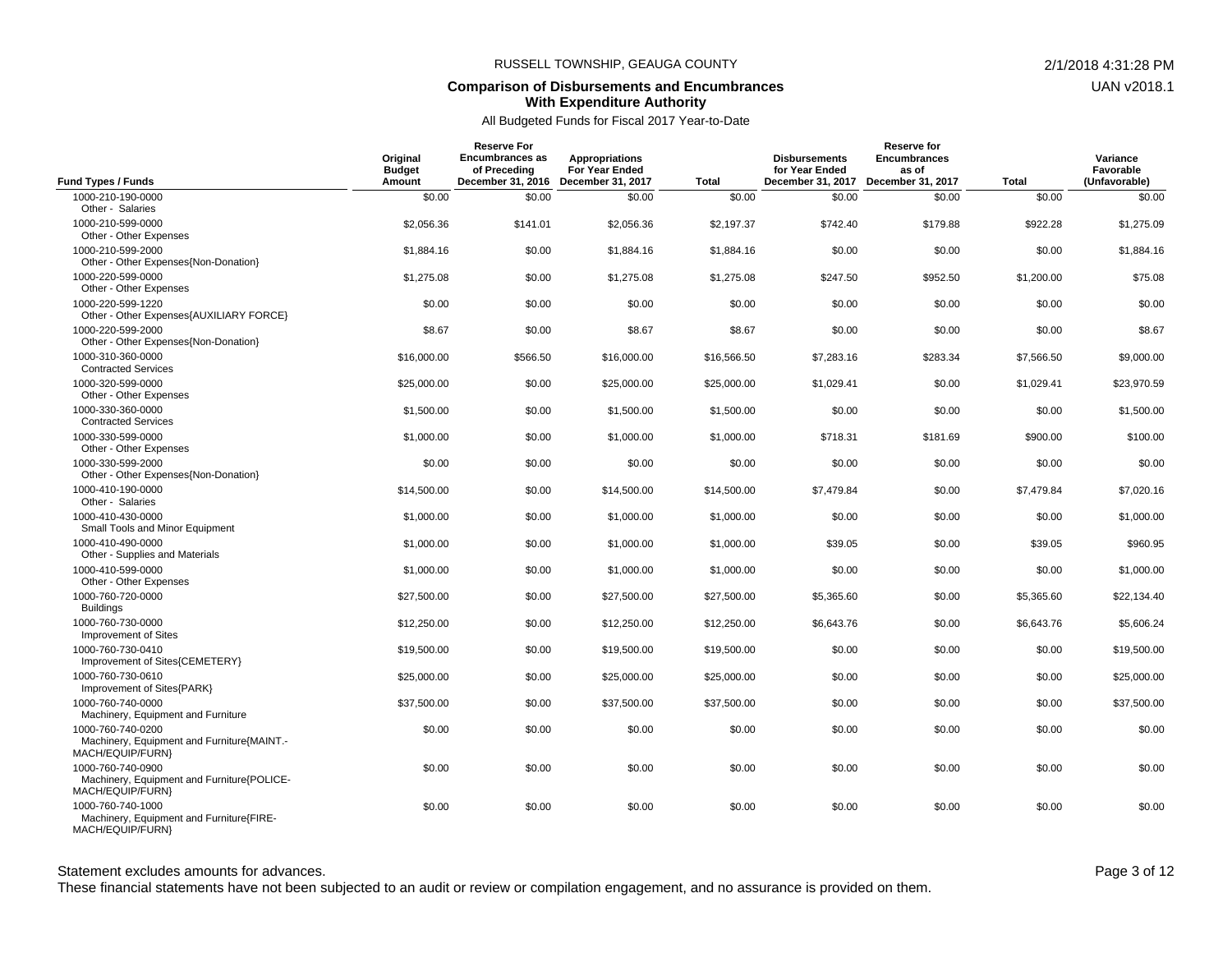### **Comparison of Disbursements and Encumbrances With Expenditure Authority**

# All Budgeted Funds for Fiscal 2017 Year-to-Date

| <b>Fund Types / Funds</b>                                            | Original<br><b>Budget</b><br>Amount | Reserve For<br><b>Encumbrances as</b><br>of Preceding<br>December 31, 2016 | <b>Appropriations</b><br>For Year Ended<br>December 31, 2017 | <b>Total</b>   | <b>Disbursements</b><br>for Year Ended<br>December 31, 2017 | Reserve for<br><b>Encumbrances</b><br>as of<br>December 31, 2017 | <b>Total</b> | Variance<br>Favorable<br>(Unfavorable) |
|----------------------------------------------------------------------|-------------------------------------|----------------------------------------------------------------------------|--------------------------------------------------------------|----------------|-------------------------------------------------------------|------------------------------------------------------------------|--------------|----------------------------------------|
| 1000-760-790-2015                                                    | \$0.00                              | \$0.00                                                                     | \$0.00                                                       | \$0.00         | \$0.00                                                      | \$0.00                                                           | \$0.00       | \$0.00                                 |
| Other - Capital Outlay{HILLBROOK ROAD}<br><b>General Fund Total:</b> | \$990,939.92                        | \$181,492.99                                                               | \$990.939.92                                                 | \$1,172,432.91 | \$626,704.31                                                | \$163.189.82                                                     | \$789,894.13 | \$382,538.78                           |
| <b>General Funds Total:</b>                                          | \$990,939.92                        | \$181,492.99                                                               | \$990,939.92                                                 | \$1,172,432.91 | \$626,704.31                                                | \$163,189.82                                                     | \$789,894.13 | \$382,538.78                           |
| 2000 Special Revenue                                                 |                                     |                                                                            |                                                              |                |                                                             |                                                                  |              |                                        |
| Motor Vehicle License Tax                                            |                                     |                                                                            |                                                              |                |                                                             |                                                                  |              |                                        |
| 2011-330-360-0000<br><b>Contracted Services</b>                      | \$5,255.00                          | \$0.00                                                                     | \$5,255.00                                                   | \$5,255.00     | \$0.00                                                      | \$0.00                                                           | \$0.00       | \$5,255.00                             |
| 2011-330-420-0000<br><b>Operating Supplies</b>                       | \$35,000.00                         | \$22,032.48                                                                | \$35,000.00                                                  | \$57,032.48    | \$23,911.35                                                 | \$15,579.50                                                      | \$39,490.85  | \$17,541.63                            |
| Motor Vehicle License Tax Fund Total:                                | \$40,255.00                         | \$22,032.48                                                                | \$40,255.00                                                  | \$62,287.48    | \$23,911.35                                                 | \$15,579.50                                                      | \$39,490.85  | \$22,796.63                            |
| Gasoline Tax                                                         |                                     |                                                                            |                                                              |                |                                                             |                                                                  |              |                                        |
| 2021-330-190-0000<br>Other - Salaries                                | \$100,000.00                        | \$0.00                                                                     | \$100,000.00                                                 | \$100,000.00   | \$8,650.35                                                  | \$0.00                                                           | \$8,650.35   | \$91,349.65                            |
| 2021-330-599-0000<br>Other - Other Expenses                          | \$30,000.00                         | \$0.00                                                                     | \$30,000.00                                                  | \$30,000.00    | \$0.00                                                      | \$10,000.00                                                      | \$10,000.00  | \$20,000.00                            |
| Gasoline Tax Fund Total:                                             | \$130,000.00                        | \$0.00                                                                     | \$130,000.00                                                 | \$130,000.00   | \$8,650.35                                                  | \$10,000.00                                                      | \$18,650.35  | \$111,349.65                           |
| Road and Bridge                                                      |                                     |                                                                            |                                                              |                |                                                             |                                                                  |              |                                        |
| 2031-330-190-0000<br>Other - Salaries                                | \$195,000.00                        | \$0.00                                                                     | \$195,000.00                                                 | \$195,000.00   | \$195,000.00                                                | \$0.00                                                           | \$195,000.00 | \$0.00                                 |
| 2031-330-211-0000<br>Ohio Public Employees Retirement System         | \$47,495.00                         | \$0.00                                                                     | \$47,495.00                                                  | \$47,495.00    | \$43,041.96                                                 | \$0.00                                                           | \$43,041.96  | \$4,453.04                             |
| 2031-330-213-0000<br>Medicare                                        | \$4,919.13                          | \$0.00                                                                     | \$4,919.13                                                   | \$4,919.13     | \$4,905.34                                                  | \$0.00                                                           | \$4,905.34   | \$13.79                                |
| 2031-330-221-0000<br>Medical/Hospitalization                         | \$194,058.46                        | \$0.00                                                                     | \$194,058.46                                                 | \$194,058.46   | \$131,968.88                                                | \$12,577.71                                                      | \$144,546.59 | \$49,511.87                            |
| 2031-330-222-0000<br>Life Insurance                                  | \$599.20                            | \$0.00                                                                     | \$599.20                                                     | \$599.20       | \$443.85                                                    | \$40.35                                                          | \$484.20     | \$115.00                               |
| 2031-330-223-0000<br>Dental Insurance                                | \$7,671.51                          | \$0.00                                                                     | \$7,671.51                                                   | \$7,671.51     | \$5,682.60                                                  | \$469.13                                                         | \$6,151.73   | \$1,519.78                             |
| 2031-330-224-0000<br>Vision Insurance                                | \$2.109.44                          | \$0.00                                                                     | \$2,109.44                                                   | \$2,109.44     | \$1.404.81                                                  | \$127.71                                                         | \$1,532.52   | \$576.92                               |
| 2031-330-230-0000<br>Workers' Compensation                           | \$7,744.77                          | \$0.00                                                                     | \$7,744.77                                                   | \$7,744.77     | \$7,744.77                                                  | \$0.00                                                           | \$7,744.77   | \$0.00                                 |
| 2031-330-240-0000<br>Unemployment Compensation                       | \$0.00                              | \$0.00                                                                     | \$0.00                                                       | \$0.00         | \$0.00                                                      | \$0.00                                                           | \$0.00       | \$0.00                                 |
| 2031-330-314-0000<br><b>Tax Collection Fees</b>                      | \$10,000.00                         | \$0.00                                                                     | \$13,000.00                                                  | \$13,000.00    | \$12,920.60                                                 | \$0.00                                                           | \$12,920.60  | \$79.40                                |
| 2031-330-322-0000<br>Garbage and Trash Removal                       | \$2,000.00                          | \$0.00                                                                     | \$2,000.00                                                   | \$2,000.00     | \$1,488.24                                                  | \$122.95                                                         | \$1,611.19   | \$388.81                               |
| 2031-330-323-0000<br>Repairs and Maintenance                         | \$500.00                            | \$0.00                                                                     | \$500.00                                                     | \$500.00       | \$0.00                                                      | \$0.00                                                           | \$0.00       | \$500.00                               |

Statement excludes amounts for advances. The statement excludes amounts for advances.

These financial statements have not been subjected to an audit or review or compilation engagement, and no assurance is provided on them.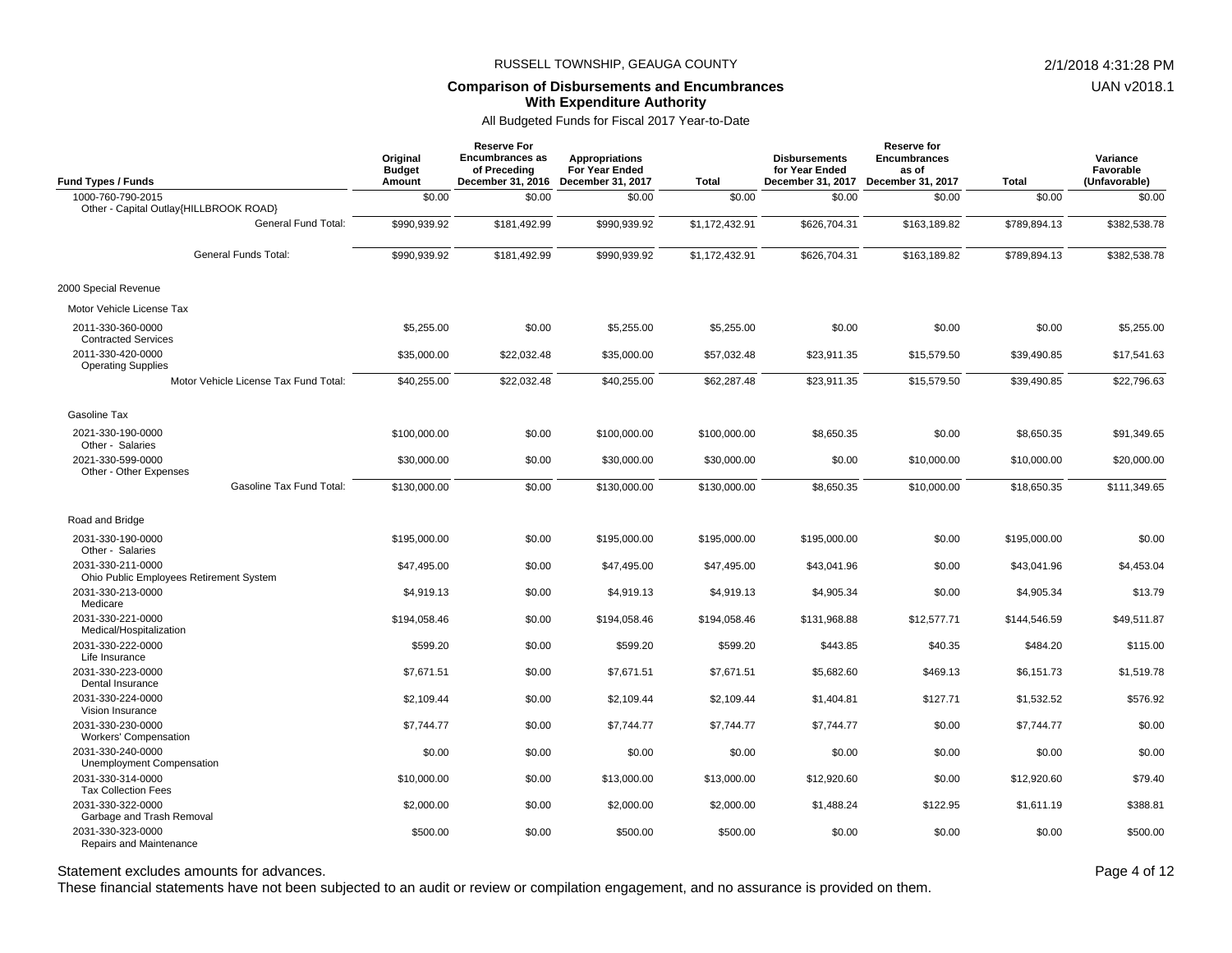#### **Comparison of Disbursements and Encumbrances With Expenditure Authority**

All Budgeted Funds for Fiscal 2017 Year-to-Date

|                                                                    | Original<br><b>Budget</b> | <b>Reserve For</b><br><b>Encumbrances as</b><br>of Preceding | <b>Appropriations</b><br>For Year Ended |              | <b>Disbursements</b><br>for Year Ended | Reserve for<br><b>Encumbrances</b><br>as of |              | Variance<br>Favorable |
|--------------------------------------------------------------------|---------------------------|--------------------------------------------------------------|-----------------------------------------|--------------|----------------------------------------|---------------------------------------------|--------------|-----------------------|
| Fund Types / Funds                                                 | Amount                    | December 31, 2016                                            | December 31, 2017                       | <b>Total</b> | December 31, 2017                      | December 31, 2017                           | <b>Total</b> | (Unfavorable)         |
| 2031-330-323-0001<br>Repairs and Maintenance{VEHICLE/EQUIP REPAIR} | \$25,000.00               | \$309.22                                                     | \$25,000.00                             | \$25,309.22  | \$20,923.59                            | \$25.55                                     | \$20,949.14  | \$4,360.08            |
| 2031-330-323-0002<br>Repairs and Maintenance{BLDG/GROUNDS REPAIR}  | \$15,000.00               | \$3,400.00                                                   | \$15,000.00                             | \$18,400.00  | \$14,520.32                            | \$323.38                                    | \$14,843.70  | \$3.556.30            |
| 2031-330-341-0000<br>Telephone                                     | \$2,000.00                | \$0.00                                                       | \$2,000.00                              | \$2,000.00   | \$1.741.03                             | \$0.00                                      | \$1,741.03   | \$258.97              |
| 2031-330-351-0000<br>Electricity                                   | \$4,250.00                | \$106.81                                                     | \$4,250.00                              | \$4,356.81   | \$3,017.35                             | \$415.16                                    | \$3,432.51   | \$924.30              |
| 2031-330-353-0000<br><b>Natural Gas</b>                            | \$5,500.00                | \$395.75                                                     | \$5,500.00                              | \$5,895.75   | \$1.764.80                             | \$330.95                                    | \$2.095.75   | \$3.800.00            |
| 2031-330-359-0000<br>Other - Utilities                             | \$4,500.00                | \$271.52                                                     | \$4,500.00                              | \$4,771.52   | \$4,287.53                             | \$48.33                                     | \$4,335.86   | \$435.66              |
| 2031-330-359-0007<br>Other - Utilities (Tech Services)             | \$1,250.00                | \$91.69                                                      | \$1,250.00                              | \$1,341.69   | \$241.69                               | \$0.00                                      | \$241.69     | \$1,100.00            |
| 2031-330-360-0000<br><b>Contracted Services</b>                    | \$2,000.00                | \$0.00                                                       | \$2,000.00                              | \$2,000.00   | \$0.00                                 | \$0.00                                      | \$0.00       | \$2,000.00            |
| 2031-330-389-0000<br>Other - Insurance and Bonding                 | \$5,000.00                | \$0.00                                                       | \$5,000.00                              | \$5,000.00   | \$4,649.63                             | \$0.00                                      | \$4,649.63   | \$350.37              |
| 2031-330-410-0000<br><b>Office Supplies</b>                        | \$500.00                  | \$0.00                                                       | \$500.00                                | \$500.00     | \$73.17                                | \$0.00                                      | \$73.17      | \$426.83              |
| 2031-330-420-0000<br><b>Operating Supplies</b>                     | \$500.00                  | \$0.00                                                       | \$500.00                                | \$500.00     | \$500.00                               | \$0.00                                      | \$500.00     | \$0.00                |
| 2031-330-420-0010<br>Operating Supplies{GAS & DIESEL -SUPPLIES}    | \$45,000.00               | \$1,322.66                                                   | \$45,000.00                             | \$46,322.66  | \$27,771.81                            | \$5,515.43                                  | \$33,287.24  | \$13,035.42           |
| 2031-330-420-0011<br>Operating Supplies{SALT -SUPPLIES}            | \$65,000.00               | \$11,882.45                                                  | \$55,000.00                             | \$66,882.45  | \$26,526.39                            | \$29,868.80                                 | \$56,395.19  | \$10,487.26           |
| 2031-330-420-0012<br>Operating Supplies{STONE -SUPPLIES}           | \$15,000.00               | \$0.00                                                       | \$12,000.00                             | \$12,000.00  | \$1,118.19                             | \$0.00                                      | \$1,118.19   | \$10,881.81           |
| 2031-330-490-0000<br>Other - Supplies and Materials                | \$900.00                  | \$45.50                                                      | \$900.00                                | \$945.50     | \$558.63                               | \$136.87                                    | \$695.50     | \$250.00              |
| 2031-330-599-0000<br>Other - Other Expenses                        | \$2,100.00                | \$114.02                                                     | \$12,100.00                             | \$12,214.02  | \$5,315.28                             | \$512.96                                    | \$5,828.24   | \$6,385.78            |
| 2031-760-720-0000<br><b>Buildings</b>                              | \$10,000.00               | \$0.00                                                       | \$12,075.00                             | \$12,075.00  | \$12,050.00                            | \$0.00                                      | \$12,050.00  | \$25.00               |
| 2031-760-730-0000<br>Improvement of Sites                          | \$0.00                    | \$0.00                                                       | \$0.00                                  | \$0.00       | \$0.00                                 | \$0.00                                      | \$0.00       | \$0.00                |
| 2031-760-740-0000<br>Machinery, Equipment and Furniture            | \$55,000.00               | \$0.00                                                       | \$52,925.00                             | \$52,925.00  | \$18,731.00                            | \$0.00                                      | \$18,731.00  | \$34,194.00           |
| 2031-760-750-0000<br><b>Motor Vehicles</b>                         | \$0.00                    | \$0.00                                                       | \$0.00                                  | \$0.00       | \$0.00                                 | \$0.00                                      | \$0.00       | \$0.00                |
| Road and Bridge Fund Total:                                        | \$730,597.51              | \$17,939.62                                                  | \$730,597.51                            | \$748,537.13 | \$548,391.46                           | \$50,515.28                                 | \$598,906.74 | \$149,630.39          |
| Cemetery                                                           |                           |                                                              |                                         |              |                                        |                                             |              |                       |
| 2041-410-190-0000<br>Other - Salaries                              | \$6,000.00                | \$0.00                                                       | \$6,000.00                              | \$6,000.00   | \$6,000.00                             | \$0.00                                      | \$6.000.00   | \$0.00                |
| 2041-410-599-0000<br>Other - Other Expenses                        | \$17,500.00               | \$0.00                                                       | \$17,500.00                             | \$17,500.00  | \$1,785.27                             | \$0.00                                      | \$1,785.27   | \$15,714.73           |
| Cemetery Fund Total:                                               | \$23,500.00               | \$0.00                                                       | \$23,500.00                             | \$23,500.00  | \$7,785.27                             | \$0.00                                      | \$7,785.27   | \$15,714.73           |

Statement excludes amounts for advances. The statement excludes amounts for advances.

These financial statements have not been subjected to an audit or review or compilation engagement, and no assurance is provided on them.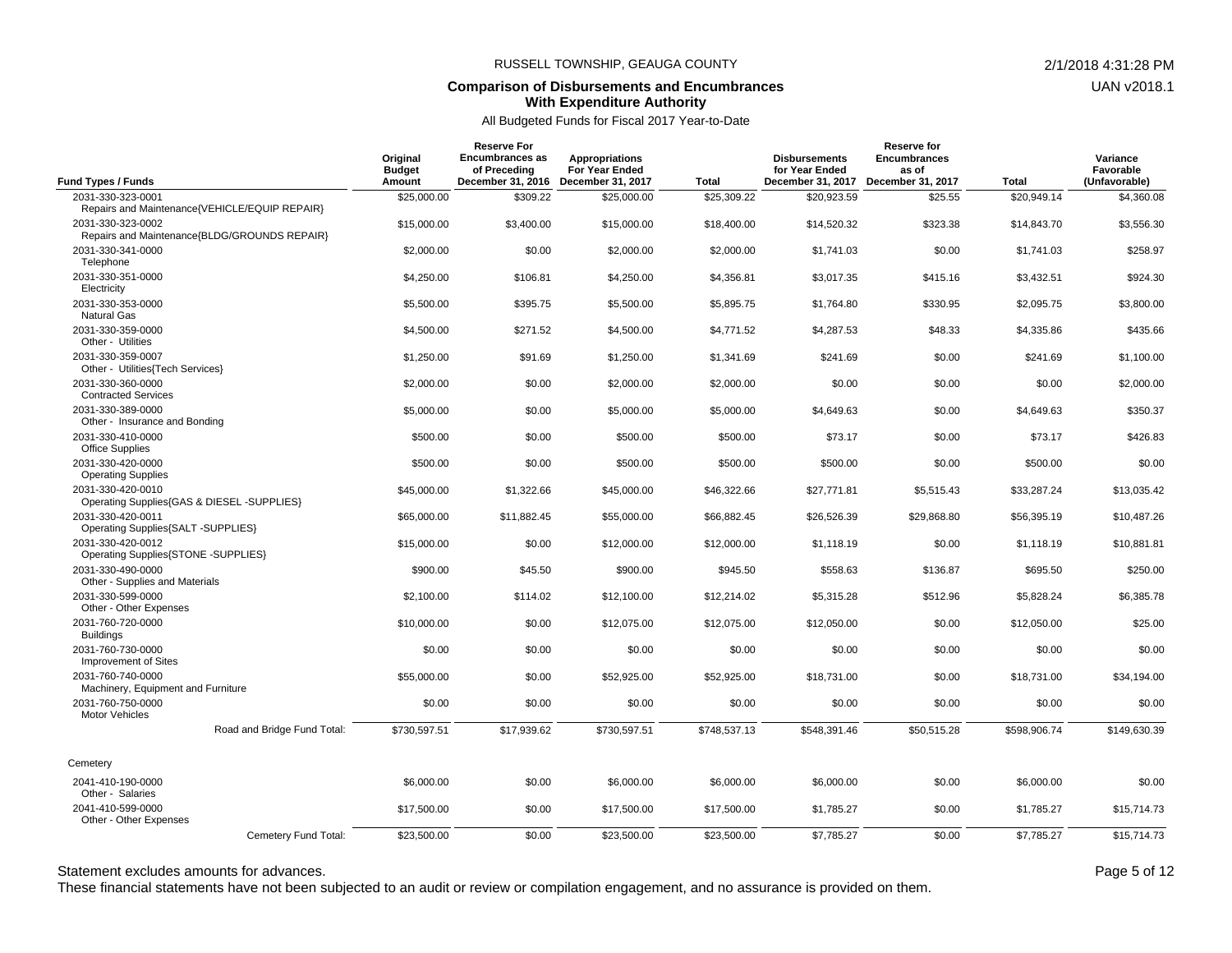#### **Comparison of Disbursements and Encumbrances With Expenditure Authority**

All Budgeted Funds for Fiscal 2017 Year-to-Date

| <b>Fund Types / Funds</b>                                                              | Original<br><b>Budget</b><br>Amount | <b>Reserve For</b><br><b>Encumbrances as</b><br>of Preceding<br>December 31, 2016 | <b>Appropriations</b><br>For Year Ended<br>December 31, 2017 | Total        | <b>Disbursements</b><br>for Year Ended<br>December 31, 2017 December 31, 2017 | <b>Reserve for</b><br><b>Encumbrances</b><br>as of | Total        | Variance<br>Favorable<br>(Unfavorable) |
|----------------------------------------------------------------------------------------|-------------------------------------|-----------------------------------------------------------------------------------|--------------------------------------------------------------|--------------|-------------------------------------------------------------------------------|----------------------------------------------------|--------------|----------------------------------------|
| <b>Police District</b>                                                                 |                                     |                                                                                   |                                                              |              |                                                                               |                                                    |              |                                        |
| 2081-210-190-0000<br>Other - Salaries                                                  | \$875,000.00                        | \$0.00                                                                            | \$910,000.00                                                 | \$910,000.00 | \$857,631.50                                                                  | \$0.00                                             | \$857,631.50 | \$52,368.50                            |
| 2081-210-211-0000<br>Ohio Public Employees Retirement System                           | \$182,131.25                        | \$0.00                                                                            | \$182,131.25                                                 | \$182,131.25 | \$125,985.75                                                                  | \$0.00                                             | \$125,985.75 | \$56,145.50                            |
| 2081-210-213-0000<br>Medicare                                                          | \$14,590.63                         | \$0.00                                                                            | \$14,590.63                                                  | \$14,590.63  | \$11,902.22                                                                   | \$0.00                                             | \$11,902.22  | \$2,688.41                             |
| 2081-210-221-0000<br>Medical/Hospitalization                                           | \$272.190.15                        | \$0.00                                                                            | \$272.190.15                                                 | \$272,190.15 | \$187,166.72                                                                  | \$18,769.57                                        | \$205,936.29 | \$66,253.86                            |
| 2081-210-222-0000<br>Life Insurance                                                    | \$798.93                            | \$0.00                                                                            | \$798.93                                                     | \$798.93     | \$577.93                                                                      | \$57.43                                            | \$635.36     | \$163.57                               |
| 2081-210-223-0000<br>Dental Insurance                                                  | \$10,228.68                         | \$0.00                                                                            | \$10,228.68                                                  | \$10,228.68  | \$7.170.70                                                                    | \$648.89                                           | \$7.819.59   | \$2,409.09                             |
| 2081-210-224-0000<br>Vision Insurance                                                  | \$2,812.59                          | \$0.00                                                                            | \$2,812.59                                                   | \$2,812.59   | \$1,873.85                                                                    | \$181.05                                           | \$2,054.90   | \$757.69                               |
| 2081-210-230-0000<br><b>Workers' Compensation</b>                                      | \$25,524.19                         | \$0.00                                                                            | \$25,524.19                                                  | \$25,524.19  | \$14,051.03                                                                   | \$0.00                                             | \$14,051.03  | \$11,473.16                            |
| 2081-210-251-0000<br>Uniform, Tool and Equipment Reimbursements                        | \$12,000.00                         | \$10,500.00                                                                       | \$12,000.00                                                  | \$22,500.00  | \$0.00                                                                        | \$0.00                                             | \$0.00       | \$22,500.00                            |
| 2081-210-251-0020<br>Uniform, Tool and Equipment Reimbursements{PART-<br>TIME - UNIFO} | \$4,500.00                          | \$0.00                                                                            | \$4,500.00                                                   | \$4,500.00   | \$2,399.47                                                                    | \$0.00                                             | \$2,399.47   | \$2,100.53                             |
| 2081-210-314-0000<br><b>Tax Collection Fees</b>                                        | \$22,500.00                         | \$0.00                                                                            | \$22,500.00                                                  | \$22,500.00  | \$21,848.40                                                                   | \$0.00                                             | \$21,848.40  | \$651.60                               |
| 2081-210-318-0000<br><b>Training Services</b>                                          | \$10,000.00                         | \$0.00                                                                            | \$10,000.00                                                  | \$10,000.00  | \$4,484.00                                                                    | \$350.00                                           | \$4,834.00   | \$5,166.00                             |
| 2081-210-318-0318<br>Training Services{STATE REIMBURSED TRAINING}                      | \$5,500.00                          | \$0.00                                                                            | \$5,500.00                                                   | \$5,500.00   | \$0.00                                                                        | \$0.00                                             | \$0.00       | \$5,500.00                             |
| 2081-210-322-0000<br>Garbage and Trash Removal                                         | \$1,500.00                          | \$0.00                                                                            | \$1,500.00                                                   | \$1,500.00   | \$1,059.29                                                                    | \$117.68                                           | \$1,176.97   | \$323.03                               |
| 2081-210-323-0000<br>Repairs and Maintenance                                           | \$3,500.00                          | \$132.93                                                                          | \$3,500.00                                                   | \$3,632.93   | \$1,781.57                                                                    | \$152.03                                           | \$1,933.60   | \$1,699.33                             |
| 2081-210-323-0001<br>Repairs and Maintenance{VEHICLE/EQUIP REPAIR}                     | \$17,500.00                         | \$0.00                                                                            | \$17,500.00                                                  | \$17,500.00  | \$7,628.18                                                                    | \$32.95                                            | \$7,661.13   | \$9,838.87                             |
| 2081-210-323-0002<br>Repairs and Maintenance{BLDG/GROUNDS REPAIR}                      | \$20,000.00                         | \$1,773.35                                                                        | \$21,500.00                                                  | \$23,273.35  | \$20,071.27                                                                   | \$1,652.92                                         | \$21,724.19  | \$1,549.16                             |
| 2081-210-341-0000<br>Telephone                                                         | \$9,750.00                          | \$0.00                                                                            | \$9,750.00                                                   | \$9,750.00   | \$8,827.83                                                                    | \$49.38                                            | \$8,877.21   | \$872.79                               |
| 2081-210-351-0000<br>Electricity                                                       | \$13,500.00                         | \$0.00                                                                            | \$13,500.00                                                  | \$13,500.00  | \$7,999.01                                                                    | \$947.26                                           | \$8,946.27   | \$4,553.73                             |
| 2081-210-353-0000<br><b>Natural Gas</b>                                                | \$3,000.00                          | \$206.39                                                                          | \$3,000.00                                                   | \$3,206.39   | \$1,457.13                                                                    | \$217.40                                           | \$1,674.53   | \$1,531.86                             |
| 2081-210-359-0000<br>Other - Utilities                                                 | \$3,750.00                          | \$56.76                                                                           | \$3,750.00                                                   | \$3,806.76   | \$3,543.06                                                                    | \$56.95                                            | \$3,600.01   | \$206.75                               |
| 2081-210-359-0007<br>Other - Utilities {Tech Services}                                 | \$7,500.00                          | \$0.00                                                                            | \$11,500.00                                                  | \$11,500.00  | \$8,207.69                                                                    | \$0.00                                             | \$8,207.69   | \$3,292.31                             |
| 2081-210-370-0000<br>Payment to Another Political Subdivision                          | \$7,500.00                          | \$0.00                                                                            | \$7,500.00                                                   | \$7,500.00   | \$7,000.00                                                                    | \$0.00                                             | \$7,000.00   | \$500.00                               |
| 2081-210-381-0000<br><b>Property Insurance Premiums</b>                                | \$3,000.00                          | \$0.00                                                                            | \$3,000.00                                                   | \$3,000.00   | \$2,744.00                                                                    | \$0.00                                             | \$2,744.00   | \$256.00                               |

Statement excludes amounts for advances. The statement excludes amounts for advances.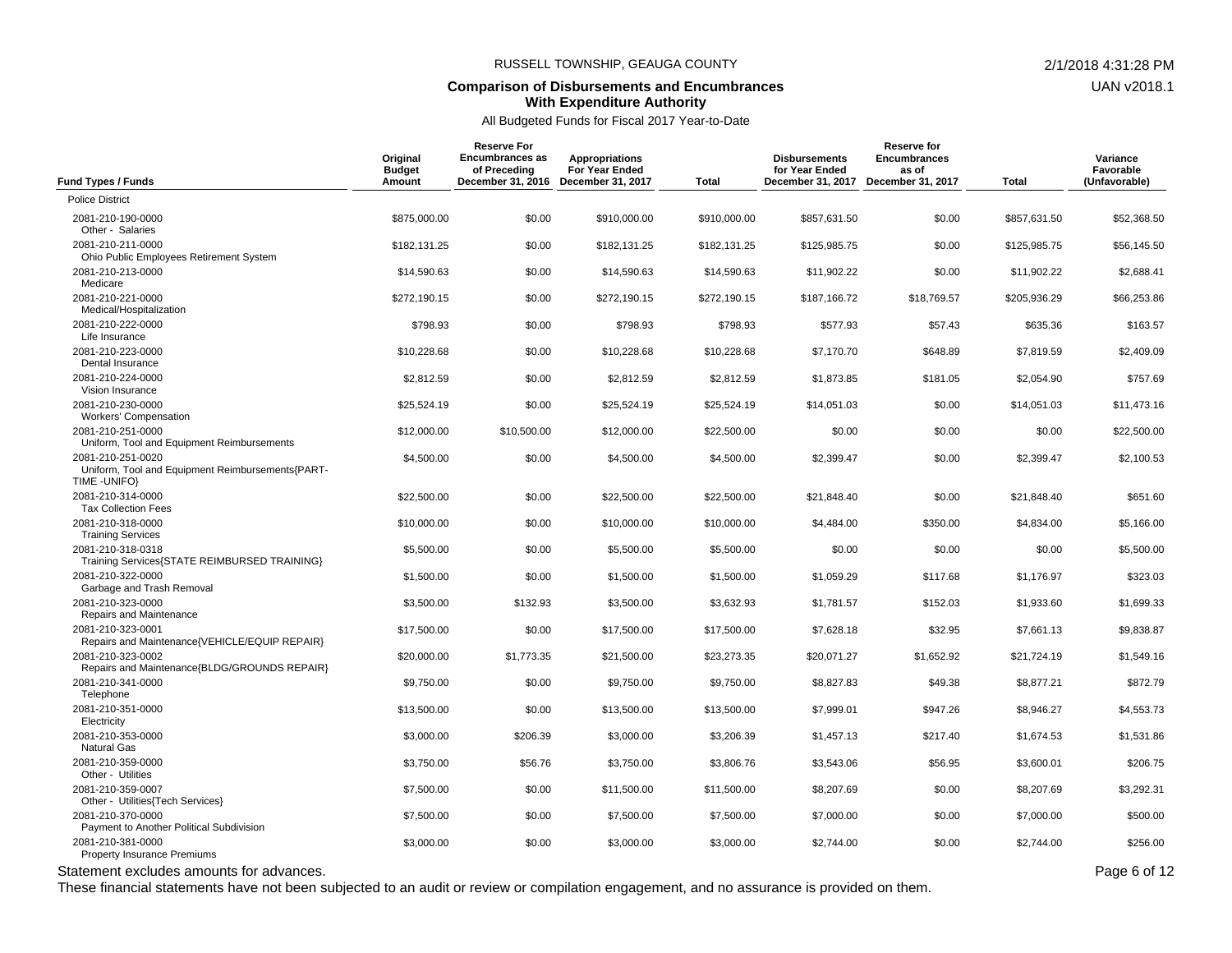#### **Comparison of Disbursements and Encumbrances With Expenditure Authority**

All Budgeted Funds for Fiscal 2017 Year-to-Date

| <b>Fund Types / Funds</b>                                                                 | Original<br><b>Budget</b><br>Amount | <b>Reserve For</b><br><b>Encumbrances as</b><br>of Preceding | <b>Appropriations</b><br><b>For Year Ended</b><br>December 31, 2016 December 31, 2017 | <b>Total</b>   | <b>Disbursements</b><br>for Year Ended<br>December 31, 2017 | Reserve for<br><b>Encumbrances</b><br>as of<br>December 31, 2017 | <b>Total</b>   | Variance<br>Favorable<br>(Unfavorable) |
|-------------------------------------------------------------------------------------------|-------------------------------------|--------------------------------------------------------------|---------------------------------------------------------------------------------------|----------------|-------------------------------------------------------------|------------------------------------------------------------------|----------------|----------------------------------------|
| 2081-210-382-0000                                                                         | \$3,750.00                          | \$0.00                                                       | \$3,750.00                                                                            | \$3,750.00     | \$3,744.88                                                  | \$0.00                                                           | \$3.744.88     | \$5.12                                 |
| <b>Liability Insurance Premiums</b><br>2081-210-389-0000<br>Other - Insurance and Bonding | \$2,000.00                          | \$0.00                                                       | \$2,000.00                                                                            | \$2,000.00     | \$1,281.63                                                  | \$0.00                                                           | \$1,281.63     | \$718.37                               |
| 2081-210-410-0000<br><b>Office Supplies</b>                                               | \$3,750.00                          | \$0.00                                                       | \$3,750.00                                                                            | \$3,750.00     | \$3,750.00                                                  | \$0.00                                                           | \$3,750.00     | \$0.00                                 |
| 2081-210-420-0000<br><b>Operating Supplies</b>                                            | \$4,000.00                          | \$0.00                                                       | \$4,000.00                                                                            | \$4,000.00     | \$2,449.55                                                  | \$0.00                                                           | \$2,449.55     | \$1,550.45                             |
| 2081-210-420-0010<br>Operating Supplies{GAS & DIESEL -SUPPLIES}                           | \$17,500.00                         | \$3,413.78                                                   | \$17,500.00                                                                           | \$20,913.78    | \$18,002.34                                                 | \$1,693.93                                                       | \$19,696.27    | \$1,217.51                             |
| 2081-210-430-0000<br>Small Tools and Minor Equipment                                      | \$2,500.00                          | \$0.00                                                       | \$2,500.00                                                                            | \$2,500.00     | \$1,898.74                                                  | \$0.00                                                           | \$1,898.74     | \$601.26                               |
| 2081-210-490-0000<br>Other - Supplies and Materials                                       | \$2,000.00                          | \$0.00                                                       | \$5,000.00                                                                            | \$5,000.00     | \$2,054.95                                                  | \$1,886.12                                                       | \$3,941.07     | \$1,058.93                             |
| 2081-210-599-0000<br>Other - Other Expenses                                               | \$32,000.00                         | \$233.58                                                     | \$23,500.00                                                                           | \$23,733.58    | \$20,133.91                                                 | \$1,729.49                                                       | \$21.863.40    | \$1,870.18                             |
| 2081-760-720-0000<br><b>Buildings</b>                                                     | \$0.00                              | \$0.00                                                       | \$2,575.00                                                                            | \$2,575.00     | \$0.00                                                      | \$0.00                                                           | \$0.00         | \$2,575.00                             |
| 2081-760-730-0000<br>Improvement of Sites                                                 | \$8,000.00                          | \$714.80                                                     | \$5,425.00                                                                            | \$6,139.80     | \$714.80                                                    | \$0.00                                                           | \$714.80       | \$5,425.00                             |
| 2081-760-740-0000<br>Machinery, Equipment and Furniture                                   | \$29,000.00                         | \$0.00                                                       | \$39,000.00                                                                           | \$39,000.00    | \$15,076.13                                                 | \$4,300.00                                                       | \$19,376.13    | \$19,623.87                            |
| 2081-760-750-0000<br><b>Motor Vehicles</b>                                                | \$37,500.00                         | \$0.00                                                       | \$77,500.00                                                                           | \$77,500.00    | \$70,712.63                                                 | \$0.00                                                           | \$70,712.63    | \$6,787.37                             |
| Police District Fund Total:                                                               | \$1,670,276.42                      | \$17,031.59                                                  | \$1,755,276.42                                                                        | \$1,772,308.01 | \$1,445,230.16                                              | \$32,843.05                                                      | \$1,478,073.21 | \$294,234.80                           |
| <b>Fire District</b>                                                                      |                                     |                                                              |                                                                                       |                |                                                             |                                                                  |                |                                        |
| 2111-220-190-0000<br>Other - Salaries                                                     | \$555.000.00                        | \$0.00                                                       | \$555,000.00                                                                          | \$555,000.00   | \$554,693.28                                                | \$0.00                                                           | \$554.693.28   | \$306.72                               |
| 2111-220-211-0000<br>Ohio Public Employees Retirement System                              | \$40,000.00                         | \$0.00                                                       | \$40,000.00                                                                           | \$40,000.00    | \$26,834.00                                                 | \$0.00                                                           | \$26,834.00    | \$13,166.00                            |
| 2111-220-212-0000<br><b>Social Security</b>                                               | \$40,000.00                         | \$0.00                                                       | \$40,000.00                                                                           | \$40,000.00    | \$28,675.70                                                 | \$0.00                                                           | \$28,675.70    | \$11,324.30                            |
| 2111-220-213-0000<br>Medicare                                                             | \$12,256.13                         | \$0.00                                                       | \$12,256.13                                                                           | \$12,256.13    | \$10,483.90                                                 | \$0.00                                                           | \$10,483.90    | \$1,772.23                             |
| 2111-220-221-0000<br>Medical/Hospitalization                                              | \$23,337.28                         | \$0.00                                                       | \$23,337.28                                                                           | \$23,337.28    | \$15,857.81                                                 | \$1,404.61                                                       | \$17,262.42    | \$6,074.86                             |
| 2111-220-222-0000<br>Life Insurance                                                       | \$79.89                             | \$0.00                                                       | \$79.89                                                                               | \$79.89        | \$59.18                                                     | \$5.38                                                           | \$64.56        | \$15.33                                |
| 2111-220-223-0000<br>Dental Insurance                                                     | \$1,022.87                          | \$0.00                                                       | \$1,022.87                                                                            | \$1,022.87     | \$757.68                                                    | \$62.55                                                          | \$820.23       | \$202.64                               |
| 2111-220-224-0000<br>Vision Insurance                                                     | \$281.26                            | \$0.00                                                       | \$281.26                                                                              | \$281.26       | \$130.47                                                    | \$11.77                                                          | \$142.24       | \$139.02                               |
| 2111-220-230-0000<br><b>Workers' Compensation</b>                                         | \$25,225.89                         | \$0.00                                                       | \$25,225.89                                                                           | \$25,225.89    | \$11,501.58                                                 | \$0.00                                                           | \$11,501.58    | \$13,724.31                            |
| 2111-220-251-0000<br>Uniform, Tool and Equipment Reimbursements                           | \$800.00                            | \$800.00                                                     | \$800.00                                                                              | \$1,600.00     | \$0.00                                                      | \$0.00                                                           | \$0.00         | \$1,600.00                             |

Statement excludes amounts for advances. The statement excludes amounts for advances.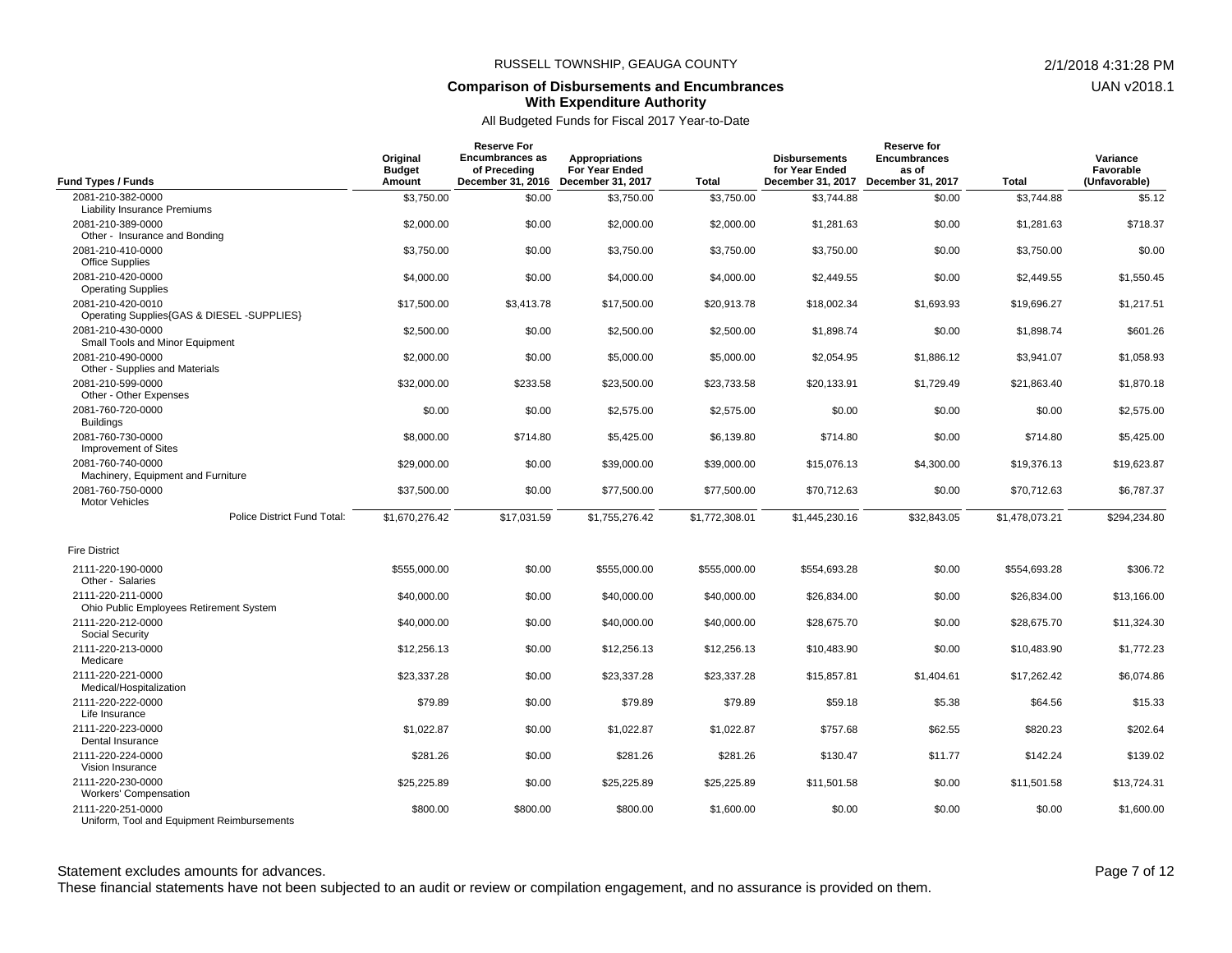#### **Comparison of Disbursements and Encumbrances With Expenditure Authority**

#### All Budgeted Funds for Fiscal 2017 Year-to-Date

|                                                                    | Original<br><b>Budget</b> | <b>Reserve For</b><br><b>Encumbrances as</b><br>of Preceding | <b>Appropriations</b><br><b>For Year Ended</b> |                            | <b>Disbursements</b><br>for Year Ended | <b>Reserve for</b><br><b>Encumbrances</b><br>as of |                            | Variance<br>Favorable       |
|--------------------------------------------------------------------|---------------------------|--------------------------------------------------------------|------------------------------------------------|----------------------------|----------------------------------------|----------------------------------------------------|----------------------------|-----------------------------|
| <b>Fund Types / Funds</b><br>2111-220-251-0020                     | Amount                    | December 31, 2016<br>\$0.00                                  | December 31, 2017<br>\$9,500.00                | <b>Total</b><br>\$9,500.00 | \$3,041.36                             | December 31, 2017 December 31, 2017<br>\$4,316.81  | <b>Total</b><br>\$7,358.17 | (Unfavorable)<br>\$2,141.83 |
| Uniform, Tool and Equipment Reimbursements{PART-<br>TIME - UNIFO}  | \$9,500.00                |                                                              |                                                |                            |                                        |                                                    |                            |                             |
| 2111-220-314-0000<br><b>Tax Collection Fees</b>                    | \$12,200.00               | \$0.00                                                       | \$18,200.00                                    | \$18,200.00                | \$18,189.35                            | \$0.00                                             | \$18,189.35                | \$10.65                     |
| 2111-220-318-0000<br><b>Training Services</b>                      | \$30,000.00               | \$0.00                                                       | \$24,000.00                                    | \$24,000.00                | \$15,181.85                            | \$4,488.00                                         | \$19,669.85                | \$4,330.15                  |
| 2111-220-318-0030<br>Training Services{PARAMEDIC-TRAINING}         | \$7,000.00                | \$1,929.55                                                   | \$7,000.00                                     | \$8,929.55                 | \$6,833.70                             | \$110.00                                           | \$6,943.70                 | \$1,985.85                  |
| 2111-220-322-0000<br>Garbage and Trash Removal                     | \$1,500.00                | \$0.00                                                       | \$1,500.00                                     | \$1,500.00                 | \$1,337.68                             | \$119.43                                           | \$1,457.11                 | \$42.89                     |
| 2111-220-323-0000<br>Repairs and Maintenance                       | \$30,000.00               | \$722.95                                                     | \$19,500.00                                    | \$20,222.95                | \$17,968.43                            | \$0.00                                             | \$17,968.43                | \$2,254.52                  |
| 2111-220-323-0001<br>Repairs and Maintenance{VEHICLE/EQUIP REPAIR} | \$60,000.00               | \$0.00                                                       | \$82,000.00                                    | \$82,000.00                | \$60,015.86                            | \$2,796.96                                         | \$62,812.82                | \$19,187.18                 |
| 2111-220-323-0002<br>Repairs and Maintenance{BLDG/GROUNDS REPAIR}  | \$35,000.00               | \$2,432.00                                                   | \$34,500.00                                    | \$36.932.00                | \$32.163.98                            | \$1,618.24                                         | \$33.782.22                | \$3,149.78                  |
| 2111-220-341-0000<br>Telephone                                     | \$9,500.00                | \$0.00                                                       | \$9,500.00                                     | \$9,500.00                 | \$7,482.76                             | \$13.11                                            | \$7,495.87                 | \$2,004.13                  |
| 2111-220-351-0000<br>Electricity                                   | \$17,500.00               | \$0.00                                                       | \$17,500.00                                    | \$17,500.00                | \$12,723.62                            | \$1,144.33                                         | \$13,867.95                | \$3,632.05                  |
| 2111-220-353-0000<br><b>Natural Gas</b>                            | \$8,500.00                | \$698.63                                                     | \$8,500.00                                     | \$9,198.63                 | \$4.016.25                             | \$480.14                                           | \$4,496.39                 | \$4,702.24                  |
| 2111-220-359-0000<br>Other - Utilities                             | \$4,500.00                | \$188.98                                                     | \$4,500.00                                     | \$4,688.98                 | \$2,823.85                             | \$215.29                                           | \$3,039.14                 | \$1,649.84                  |
| 2111-220-359-0007<br>Other - Utilities{Tech Services}              | \$8,500.00                | \$0.00                                                       | \$8,500.00                                     | \$8,500.00                 | \$5,080.00                             | \$2,495.00                                         | \$7,575.00                 | \$925.00                    |
| 2111-220-370-0000<br>Payment to Another Political Subdivision      | \$3.500.00                | \$0.00                                                       | \$3,500.00                                     | \$3,500.00                 | \$3,500.00                             | \$0.00                                             | \$3,500.00                 | \$0.00                      |
| 2111-220-381-0000<br><b>Property Insurance Premiums</b>            | \$4,500.00                | \$0.00                                                       | \$4,500.00                                     | \$4,500.00                 | \$4,242.00                             | \$0.00                                             | \$4,242.00                 | \$258.00                    |
| 2111-220-382-0000<br>Liability Insurance Premiums                  | \$2,250.00                | \$0.00                                                       | \$2,250.00                                     | \$2,250.00                 | \$1,941.21                             | \$0.00                                             | \$1,941.21                 | \$308.79                    |
| 2111-220-389-0000<br>Other - Insurance and Bonding                 | \$7,000.00                | \$0.00                                                       | \$7,000.00                                     | \$7,000.00                 | \$5.794.61                             | \$0.00                                             | \$5,794.61                 | \$1,205.39                  |
| 2111-220-410-0000<br><b>Office Supplies</b>                        | \$3,500.00                | \$0.00                                                       | \$3,500.00                                     | \$3,500.00                 | \$1,220.83                             | \$0.00                                             | \$1,220.83                 | \$2,279.17                  |
| 2111-220-420-0000<br><b>Operating Supplies</b>                     | \$8,500.00                | \$353.20                                                     | \$8,500.00                                     | \$8,853.20                 | \$6,499.34                             | \$853.86                                           | \$7,353.20                 | \$1,500.00                  |
| 2111-220-420-0010<br>Operating Supplies{GAS & DIESEL -SUPPLIES}    | \$15,000.00               | \$1,047.63                                                   | \$15,000.00                                    | \$16,047.63                | \$5.519.97                             | \$377.91                                           | \$5,897.88                 | \$10.149.75                 |
| 2111-220-430-0000<br>Small Tools and Minor Equipment               | \$4,000.00                | \$0.00                                                       | \$4,000.00                                     | \$4,000.00                 | \$245.93                               | \$0.00                                             | \$245.93                   | \$3,754.07                  |
| 2111-220-490-0000<br>Other - Supplies and Materials                | \$6,000.00                | \$0.00                                                       | \$6,000.00                                     | \$6,000.00                 | \$3,442.79                             | \$1,345.50                                         | \$4,788.29                 | \$1,211.71                  |
| 2111-220-599-0000<br>Other - Other Expenses                        | \$40,000.00               | \$3,674.27                                                   | \$29,000.00                                    | \$32,674.27                | \$19,881.80                            | \$1,505.18                                         | \$21,386.98                | \$11,287.29                 |
| 2111-220-599-0040<br>Other - Other Expenses{DRY-HYDRANT-OTHER}     | \$15,000.00               | \$14,172.50                                                  | \$15,000.00                                    | \$29,172.50                | \$0.00                                 | \$14,172.50                                        | \$14.172.50                | \$15,000.00                 |

Statement excludes amounts for advances. The statement excludes amounts for advances.

These financial statements have not been subjected to an audit or review or compilation engagement, and no assurance is provided on them.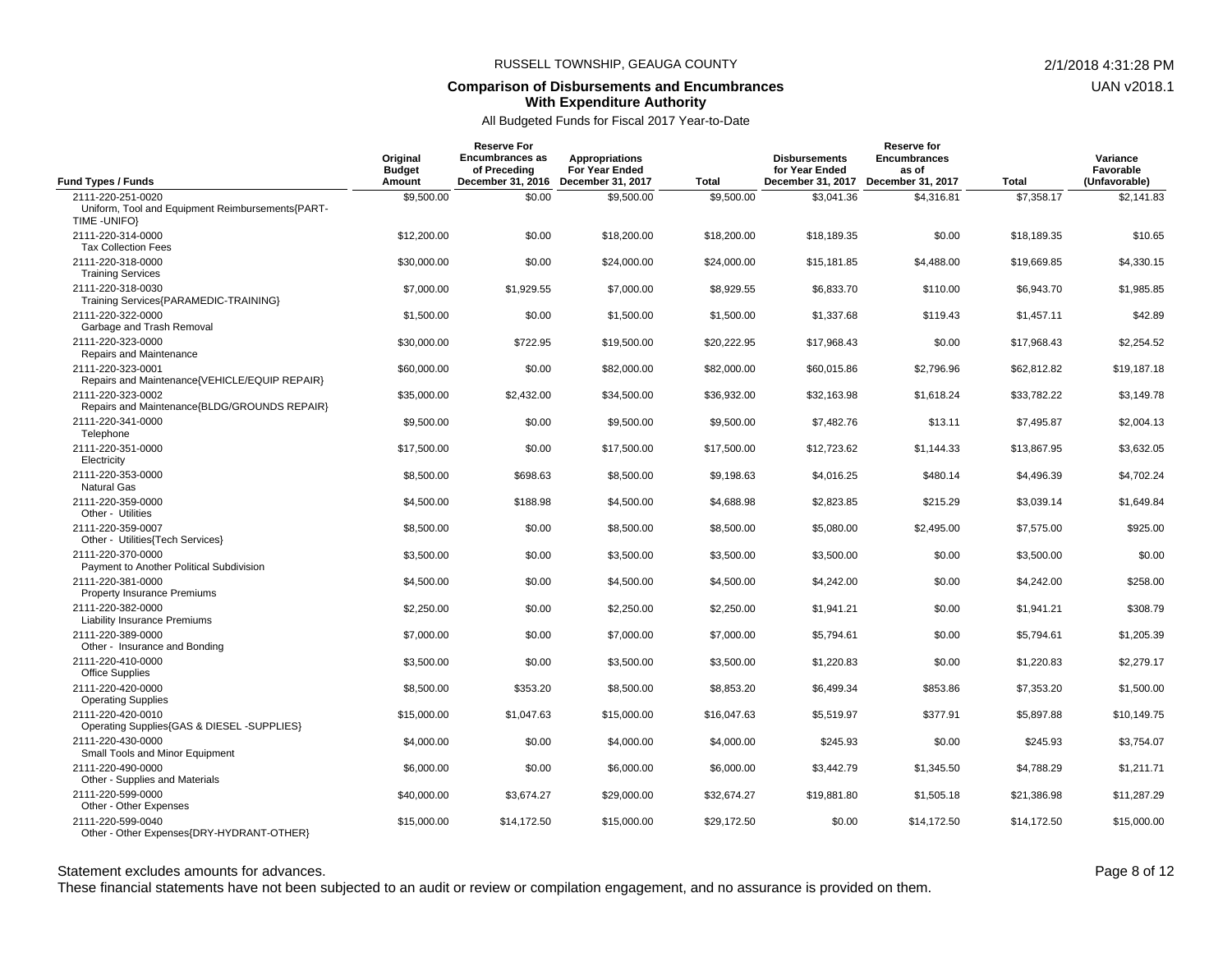#### **Comparison of Disbursements and Encumbrances With Expenditure Authority**

### All Budgeted Funds for Fiscal 2017 Year-to-Date

| <b>Fund Types / Funds</b>                                                           | Original<br><b>Budget</b><br>Amount | <b>Reserve For</b><br>Encumbrances as<br>of Preceding | Appropriations<br><b>For Year Ended</b><br>December 31, 2016 December 31, 2017 | Total          | <b>Disbursements</b><br>for Year Ended<br>December 31, 2017 | Reserve for<br><b>Encumbrances</b><br>as of<br>December 31, 2017 | <b>Total</b>   | Variance<br>Favorable<br>(Unfavorable) |
|-------------------------------------------------------------------------------------|-------------------------------------|-------------------------------------------------------|--------------------------------------------------------------------------------|----------------|-------------------------------------------------------------|------------------------------------------------------------------|----------------|----------------------------------------|
| 2111-760-720-0000                                                                   | \$70,900.00                         | \$0.00                                                | \$22,970.00                                                                    | \$22,970.00    | \$0.00                                                      | \$0.00                                                           | \$0.00         | \$22,970.00                            |
| <b>Buildings</b><br>2111-760-740-0000<br>Machinery, Equipment and Furniture         | \$34,250.00                         | \$0.00                                                | \$82,180.00                                                                    | \$82,180.00    | \$38,768.10                                                 | \$36,659.50                                                      | \$75,427.60    | \$6,752.40                             |
| 2111-760-740-1070<br>Machinery, Equipment and Furniture{FIRE EQUIPMENT -<br>RADIOS} | \$4,250.00                          | \$8,976.00                                            | \$4,250.00                                                                     | \$13,226.00    | \$8,976.00                                                  | \$0.00                                                           | \$8,976.00     | \$4,250.00                             |
| 2111-760-750-0000<br><b>Motor Vehicles</b>                                          | \$445,000.00                        | \$0.00                                                | \$445,000.00                                                                   | \$445,000.00   | \$402,629.00                                                | \$0.00                                                           | \$402,629.00   | \$42,371.00                            |
| 2111-760-750-0050<br>Motor Vehicles{SECONDARY VEHICLE-M.V.}                         | \$0.00                              | \$0.00                                                | \$0.00                                                                         | \$0.00         | \$0.00                                                      | \$0.00                                                           | \$0.00         | \$0.00                                 |
| Fire District Fund Total:                                                           | \$1,595,353.32                      | \$34,995.71                                           | \$1,595,353.32                                                                 | \$1,630,349.03 | \$1,338,513.87                                              | \$74,196.07                                                      | \$1,412,709.94 | \$217,639.09                           |
| <b>Road District</b>                                                                |                                     |                                                       |                                                                                |                |                                                             |                                                                  |                |                                        |
| 2141-330-190-0000<br>Other - Salaries                                               | \$270,000.00                        | \$0.00                                                | \$270,000.00                                                                   | \$270,000.00   | \$270,000.00                                                | \$0.00                                                           | \$270,000.00   | \$0.00                                 |
| 2141-330-211-0000<br>Ohio Public Employees Retirement System                        | \$43,470.00                         | \$0.00                                                | \$43,470.00                                                                    | \$43,470.00    | \$20,908.94                                                 | \$0.00                                                           | \$20,908.94    | \$22,561.06                            |
| 2141-330-213-0000<br>Medicare                                                       | \$4,502.25                          | \$0.00                                                | \$4,502.25                                                                     | \$4,502.25     | \$1,397.95                                                  | \$0.00                                                           | \$1,397.95     | \$3,104.30                             |
| 2141-330-221-0000<br>Medical/Hospitalization                                        | \$0.00                              | \$0.00                                                | \$0.00                                                                         | \$0.00         | \$0.00                                                      | \$0.00                                                           | \$0.00         | \$0.00                                 |
| 2141-330-222-0000<br>Life Insurance                                                 | \$0.00                              | \$0.00                                                | \$0.00                                                                         | \$0.00         | \$0.00                                                      | \$0.00                                                           | \$0.00         | \$0.00                                 |
| 2141-330-223-0000<br>Dental Insurance                                               | \$0.00                              | \$0.00                                                | \$0.00                                                                         | \$0.00         | \$0.00                                                      | \$0.00                                                           | \$0.00         | \$0.00                                 |
| 2141-330-224-0000<br>Vision Insurance                                               | \$0.00                              | \$0.00                                                | \$0.00                                                                         | \$0.00         | \$0.00                                                      | \$0.00                                                           | \$0.00         | \$0.00                                 |
| 2141-330-230-0000<br><b>Workers' Compensation</b>                                   | \$7,088.43                          | \$0.00                                                | \$7,088.43                                                                     | \$7,088.43     | \$48.93                                                     | \$0.00                                                           | \$48.93        | \$7,039.50                             |
| 2141-330-251-0000<br>Uniform, Tool and Equipment Reimbursements                     | \$12,800.00                         | \$6,027.85                                            | \$12,800.00                                                                    | \$18,827.85    | \$6,392.66                                                  | \$103.95                                                         | \$6,496.61     | \$12,331.24                            |
| 2141-330-314-0000<br><b>Tax Collection Fees</b>                                     | \$12,500.00                         | \$0.00                                                | \$12,500.00                                                                    | \$12,500.00    | \$12,099.43                                                 | \$0.00                                                           | \$12,099.43    | \$400.57                               |
| 2141-330-323-0000<br>Repairs and Maintenance                                        | \$1,500.00                          | \$0.00                                                | \$1,500.00                                                                     | \$1,500.00     | \$0.00                                                      | \$0.00                                                           | \$0.00         | \$1,500.00                             |
| 2141-330-323-0001<br>Repairs and Maintenance{VEHICLE/EQUIP REPAIR}                  | \$25,000.00                         | \$0.00                                                | \$25,000.00                                                                    | \$25,000.00    | \$6,585.89                                                  | \$1,072.69                                                       | \$7,658.58     | \$17,341.42                            |
| 2141-330-323-0002<br>Repairs and Maintenance{BLDG/GROUNDS REPAIR}                   | \$5,000.00                          | \$2,200.00                                            | \$5,000.00                                                                     | \$7,200.00     | \$4.895.30                                                  | \$0.00                                                           | \$4,895.30     | \$2.304.70                             |
| 2141-330-360-0000<br><b>Contracted Services</b>                                     | \$10,000.00                         | \$0.00                                                | \$10,000.00                                                                    | \$10,000.00    | \$0.00                                                      | \$0.00                                                           | \$0.00         | \$10,000.00                            |
| 2141-330-360-0060<br>Contracted Services{IMPROVEMENT -CONTRACTS}                    | \$19,500.00                         | \$0.00                                                | \$19,500.00                                                                    | \$19,500.00    | \$2,835.00                                                  | \$0.00                                                           | \$2,835.00     | \$16,665.00                            |
| 2141-330-381-0000<br>Property Insurance Premiums                                    | \$2,500.00                          | \$0.00                                                | \$2,500.00                                                                     | \$2,500.00     | \$2,269.00                                                  | \$0.00                                                           | \$2,269.00     | \$231.00                               |
| 2141-330-382-0000<br><b>Liability Insurance Premiums</b>                            | \$2,500.00                          | \$0.00                                                | \$2,500.00                                                                     | \$2,500.00     | \$2,160.21                                                  | \$0.00                                                           | \$2,160.21     | \$339.79                               |

Statement excludes amounts for advances. The statement excludes amounts for advances.

These financial statements have not been subjected to an audit or review or compilation engagement, and no assurance is provided on them.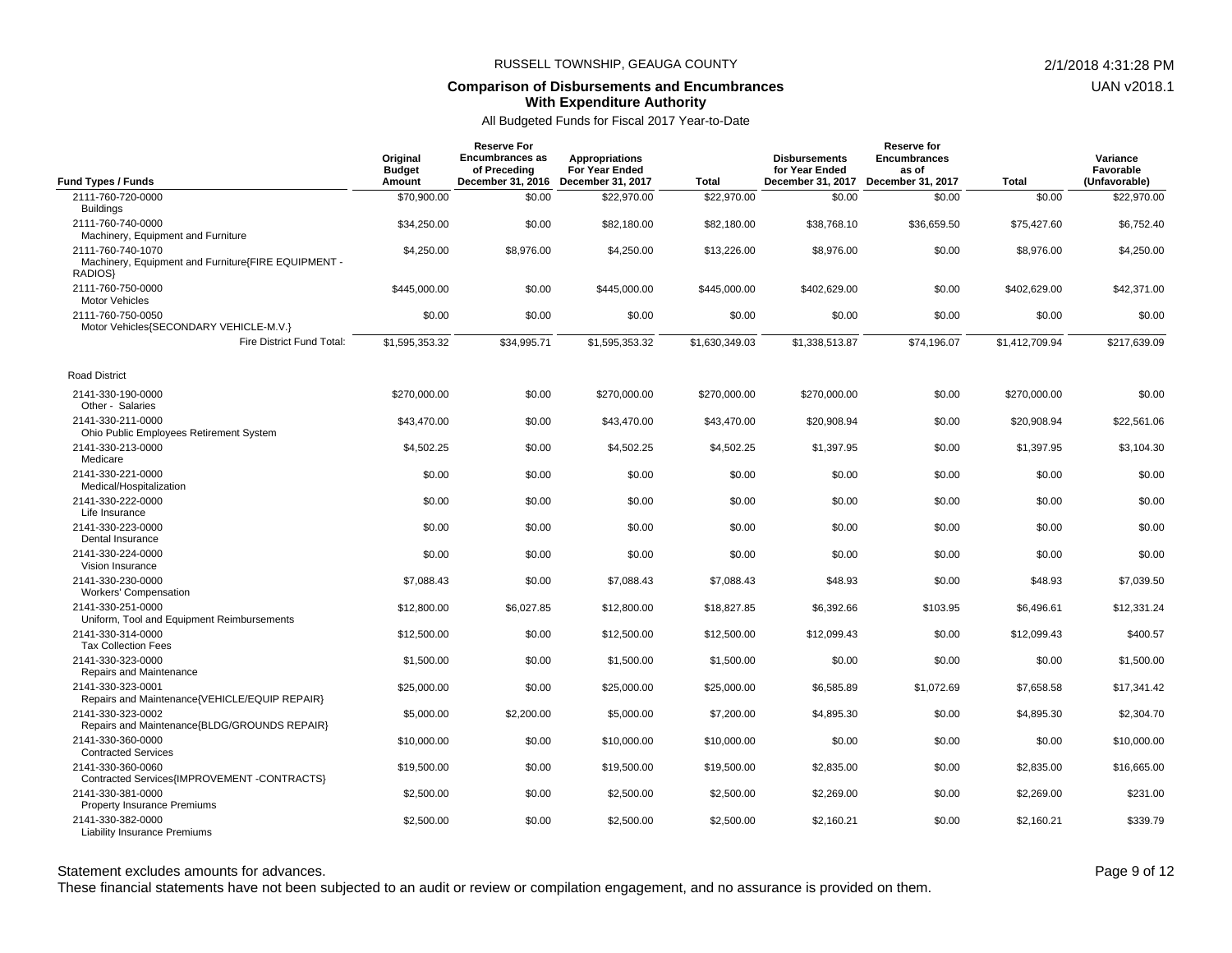#### **Comparison of Disbursements and Encumbrances With Expenditure Authority**

All Budgeted Funds for Fiscal 2017 Year-to-Date

| <b>Fund Types / Funds</b>                                                                     | Original<br><b>Budget</b><br>Amount | <b>Reserve For</b><br><b>Encumbrances as</b><br>of Preceding<br>December 31, 2016 | Appropriations<br>For Year Ended<br>December 31, 2017 | Total        | <b>Disbursements</b><br>for Year Ended<br>December 31, 2017 | <b>Reserve for</b><br><b>Encumbrances</b><br>as of<br>December 31, 2017 | <b>Total</b> | Variance<br>Favorable<br>(Unfavorable) |
|-----------------------------------------------------------------------------------------------|-------------------------------------|-----------------------------------------------------------------------------------|-------------------------------------------------------|--------------|-------------------------------------------------------------|-------------------------------------------------------------------------|--------------|----------------------------------------|
| 2141-330-420-0000                                                                             | \$2,000.00                          | \$0.00                                                                            | \$2,000.00                                            | \$2,000.00   | \$39.60                                                     | \$41.97                                                                 | \$81.57      | \$1,918.43                             |
| <b>Operating Supplies</b>                                                                     |                                     |                                                                                   |                                                       |              |                                                             |                                                                         |              |                                        |
| 2141-330-420-0013                                                                             | \$60,000.00                         | \$0.00                                                                            | \$60,000.00                                           | \$60,000.00  | \$39,844.45                                                 | \$0.00                                                                  | \$39,844.45  | \$20,155.55                            |
| Operating Supplies{ASPHALT -SUPPLIES}<br>2141-330-430-0000<br>Small Tools and Minor Equipment | \$1,000.00                          | \$108.97                                                                          | \$1,000.00                                            | \$1,108.97   | \$1,108.97                                                  | \$0.00                                                                  | \$1,108.97   | \$0.00                                 |
| 2141-330-490-0000<br>Other - Supplies and Materials                                           | \$5,500.00                          | \$0.00                                                                            | \$5,500.00                                            | \$5,500.00   | \$4,500.00                                                  | \$0.00                                                                  | \$4,500.00   | \$1,000.00                             |
| 2141-330-599-0000<br>Other - Other Expenses                                                   | \$5,000.00                          | \$0.00                                                                            | \$5,000.00                                            | \$5,000.00   | \$4,642.20                                                  | \$0.00                                                                  | \$4,642.20   | \$357.80                               |
| 2141-760-730-0000<br>Improvement of Sites                                                     | \$15,000.00                         | \$3,657.10                                                                        | \$15,000.00                                           | \$18,657.10  | \$7,657.10                                                  | \$0.00                                                                  | \$7,657.10   | \$11,000.00                            |
| 2141-760-740-0000<br>Machinery, Equipment and Furniture                                       | \$0.00                              | \$6,100.00                                                                        | \$0.00                                                | \$6,100.00   | \$6,100.00                                                  | \$0.00                                                                  | \$6,100.00   | \$0.00                                 |
| 2141-760-750-0000<br><b>Motor Vehicles</b>                                                    | \$0.00                              | \$0.00                                                                            | \$0.00                                                | \$0.00       | \$0.00                                                      | \$0.00                                                                  | \$0.00       | \$0.00                                 |
| 2141-760-750-0050<br>Motor Vehicles{SECONDARY VEHICLE-M.V.}                                   | \$0.00                              | \$0.00                                                                            | \$155,000.00                                          | \$155,000.00 | \$136,565.00                                                | \$11,000.00                                                             | \$147,565.00 | \$7,435.00                             |
| 2141-760-790-0000<br>Other - Capital Outlay                                                   | \$150,000.00                        | \$0.00                                                                            | \$55,000.00                                           | \$55,000.00  | \$55,000.00                                                 | \$0.00                                                                  | \$55,000.00  | \$0.00                                 |
| Road District Fund Total:                                                                     | \$654,860.68                        | \$18,093.92                                                                       | \$714,860.68                                          | \$732,954.60 | \$585,050.63                                                | \$12,218.61                                                             | \$597,269.24 | \$135,685.36                           |
| Zoning                                                                                        |                                     |                                                                                   |                                                       |              |                                                             |                                                                         |              |                                        |
| 2181-130-190-0000<br>Other - Salaries                                                         | \$5,000.00                          | \$0.00                                                                            | \$5,000.00                                            | \$5,000.00   | \$0.00                                                      | \$0.00                                                                  | \$0.00       | \$5,000.00                             |
| 2181-130-341-0000<br>Telephone                                                                | \$1,500.00                          | \$0.00                                                                            | \$1,500.00                                            | \$1,500.00   | \$677.85                                                    | \$0.00                                                                  | \$677.85     | \$822.15                               |
| 2181-130-490-0000<br>Other - Supplies and Materials                                           | \$2,500.00                          | \$0.00                                                                            | \$2,500.00                                            | \$2,500.00   | \$1,213.68                                                  | \$345.25                                                                | \$1,558.93   | \$941.07                               |
| 2181-130-599-0000<br>Other - Other Expenses                                                   | \$16.169.19                         | \$201.15                                                                          | \$16,169.19                                           | \$16,370.34  | \$1,355.69                                                  | \$152.03                                                                | \$1,507.72   | \$14,862.62                            |
| 2181-760-740-0000<br>Machinery, Equipment and Furniture                                       | \$0.00                              | \$0.00                                                                            | \$0.00                                                | \$0.00       | \$0.00                                                      | \$0.00                                                                  | \$0.00       | \$0.00                                 |
| Zoning Fund Total:                                                                            | \$25,169.19                         | \$201.15                                                                          | \$25,169.19                                           | \$25,370.34  | \$3,247.22                                                  | \$497.28                                                                | \$3,744.50   | \$21,625.84                            |
| <b>Enforcement and Education</b>                                                              |                                     |                                                                                   |                                                       |              |                                                             |                                                                         |              |                                        |
| 2271-210-599-0000<br>Other - Other Expenses                                                   | \$0.00                              | \$0.00                                                                            | \$0.00                                                | \$0.00       | \$0.00                                                      | \$0.00                                                                  | \$0.00       | \$0.00                                 |
| Enforcement and Education Fund Total:                                                         | \$0.00                              | \$0.00                                                                            | \$0.00                                                | \$0.00       | \$0.00                                                      | \$0.00                                                                  | \$0.00       | \$0.00                                 |
| Fire and Rescue. Ambulance and EMS Serv.                                                      |                                     |                                                                                   |                                                       |              |                                                             |                                                                         |              |                                        |
| 2281-230-190-0000<br>Other - Salaries                                                         | \$180,000.00                        | \$0.00                                                                            | \$180,000.00                                          | \$180,000.00 | \$126,922.25                                                | \$0.00                                                                  | \$126,922.25 | \$53,077.75                            |
| 2281-230-599-0000<br>Other - Other Expenses                                                   | \$14,233.85                         | \$0.00                                                                            | \$14,233.85                                           | \$14,233.85  | \$0.00                                                      | \$0.00                                                                  | \$0.00       | \$14,233.85                            |
| 2281-760-750-0000<br><b>Motor Vehicles</b>                                                    | \$0.00                              | \$0.00                                                                            | \$0.00                                                | \$0.00       | \$0.00                                                      | \$0.00                                                                  | \$0.00       | \$0.00                                 |

Statement excludes amounts for advances. The statement excludes amounts for advances.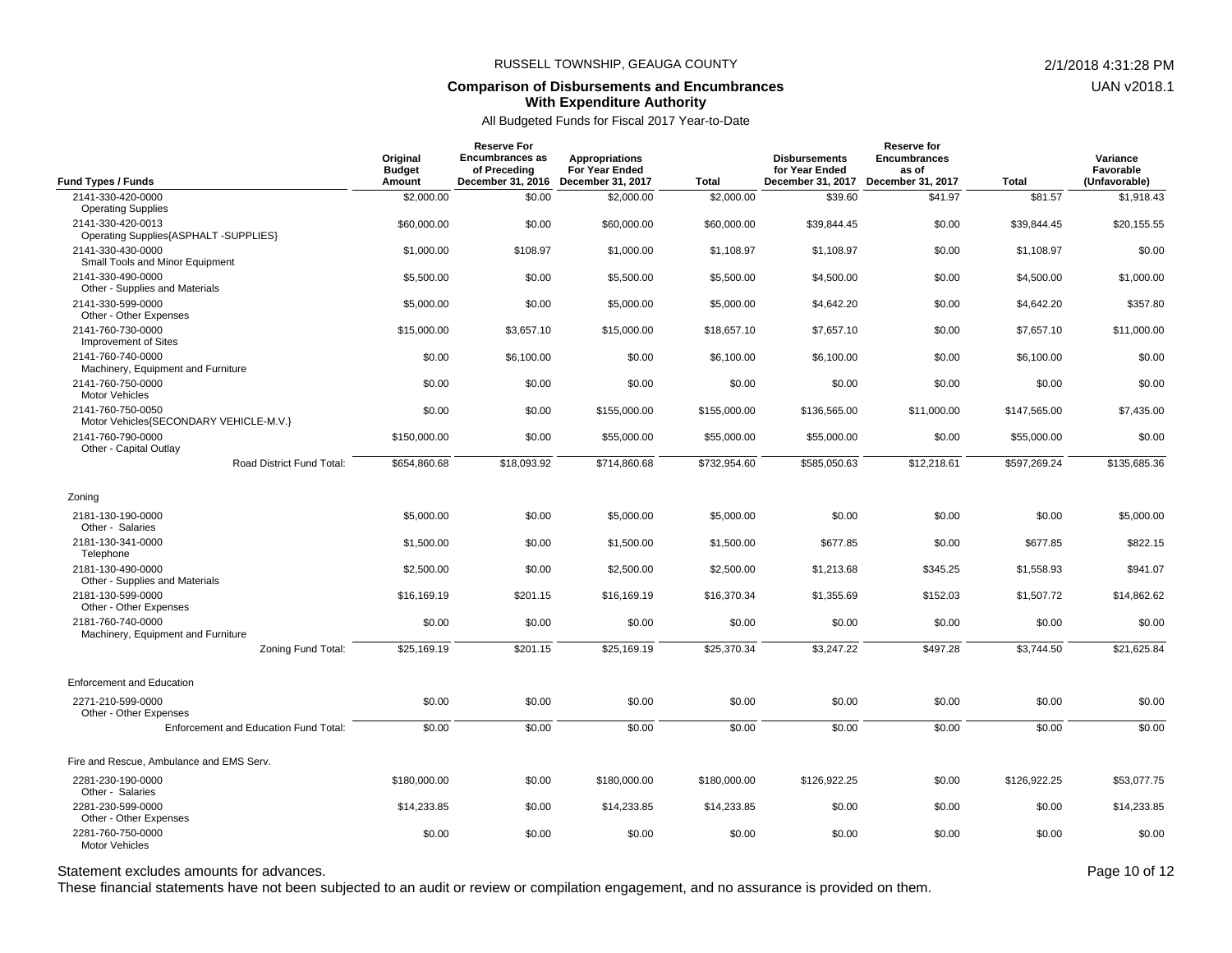#### **Comparison of Disbursements and Encumbrances With Expenditure Authority**

### All Budgeted Funds for Fiscal 2017 Year-to-Date

| <b>Fund Types / Funds</b>                                                      | Original<br><b>Budget</b><br>Amount | <b>Reserve For</b><br><b>Encumbrances as</b><br>of Preceding<br>December 31, 2016 | <b>Appropriations</b><br>For Year Ended<br>December 31, 2017 | Total          | <b>Disbursements</b><br>for Year Ended<br>December 31, 2017 | <b>Reserve for</b><br><b>Encumbrances</b><br>as of<br>December 31, 2017 | <b>Total</b>   | Variance<br>Favorable<br>(Unfavorable) |
|--------------------------------------------------------------------------------|-------------------------------------|-----------------------------------------------------------------------------------|--------------------------------------------------------------|----------------|-------------------------------------------------------------|-------------------------------------------------------------------------|----------------|----------------------------------------|
| Fire and Rescue, Ambulance and EMS Serv. Fund Total:                           | \$194,233.85                        | \$0.00                                                                            | \$194,233.85                                                 | \$194,233.85   | \$126,922.25                                                | \$0.00                                                                  | \$126,922.25   | \$67,311.60                            |
| Ohio Peace Officer Training Grant Money                                        |                                     |                                                                                   |                                                              |                |                                                             |                                                                         |                |                                        |
| 2901-210-318-0000<br><b>Training Services</b>                                  | \$0.00                              | \$0.00                                                                            | \$0.00                                                       | \$0.00         | \$0.00                                                      | \$0.00                                                                  | \$0.00         | \$0.00                                 |
| Ohio Peace Officer Training Grant Money Fund Total:                            | \$0.00                              | \$0.00                                                                            | \$0.00                                                       | \$0.00         | \$0.00                                                      | \$0.00                                                                  | \$0.00         | \$0.00                                 |
| Special Revenue Funds Total:                                                   | \$5,064,245.97                      | \$110,294.47                                                                      | \$5,209,245.97                                               | \$5,319,540.44 | \$4,087,702.56                                              | \$195,849.79                                                            | \$4,283,552.35 | \$1,035,988.09                         |
| 3000 Debt Service                                                              |                                     |                                                                                   |                                                              |                |                                                             |                                                                         |                |                                        |
| General (bond) (note) Retirement                                               |                                     |                                                                                   |                                                              |                |                                                             |                                                                         |                |                                        |
| 3101-220-314-0000<br><b>Tax Collection Fees</b>                                | \$12,500.00                         | \$0.00                                                                            | \$12,500.00                                                  | \$12,500.00    | \$3,007.20                                                  | \$0.00                                                                  | \$3,007.20     | \$9,492.80                             |
| 3101-810-810-0000<br>Principal Payments - Bonds                                | \$150,000.00                        | \$0.00                                                                            | \$150,000.00                                                 | \$150,000.00   | \$150,000.00                                                | \$0.00                                                                  | \$150,000.00   | \$0.00                                 |
| 3101-830-830-0000<br><b>Interest Payments</b>                                  | \$40,000.00                         | \$0.00                                                                            | \$40,000.00                                                  | \$40,000.00    | \$36,445.00                                                 | \$0.00                                                                  | \$36,445.00    | \$3,555.00                             |
| General (bond) (note) Retirement Fund Total:                                   | \$202,500.00                        | \$0.00                                                                            | \$202,500.00                                                 | \$202,500.00   | \$189,452.20                                                | \$0.00                                                                  | \$189,452.20   | \$13,047.80                            |
| Miscellaneous Debt Service                                                     |                                     |                                                                                   |                                                              |                |                                                             |                                                                         |                |                                        |
| 3902-820-820-2009<br>Principal Payments - Notes{ROAD TAX ANTICIPATION<br>NOTE} | \$0.00                              | \$0.00                                                                            | \$0.00                                                       | \$0.00         | \$0.00                                                      | \$0.00                                                                  | \$0.00         | \$0.00                                 |
| 3902-830-830-2009<br>Interest Payments{ROAD TAX ANTICIPATION NOTE}             | \$0.00                              | \$0.00                                                                            | \$0.00                                                       | \$0.00         | \$0.00                                                      | \$0.00                                                                  | \$0.00         | \$0.00                                 |
| 3902-910-910-0000<br>Transfers - Out                                           | \$0.00                              | \$0.00                                                                            | \$0.00                                                       | \$0.00         | \$0.00                                                      | \$0.00                                                                  | \$0.00         | \$0.00                                 |
| Miscellaneous Debt Service Fund Total:                                         | \$0.00                              | \$0.00                                                                            | \$0.00                                                       | \$0.00         | \$0.00                                                      | \$0.00                                                                  | \$0.00         | \$0.00                                 |
| Miscellaneous Debt Service-OPW LOAN                                            |                                     |                                                                                   |                                                              |                |                                                             |                                                                         |                |                                        |
| 3903-820-820-2010<br>Principal Payments - Notes{PRINCIPAL-ROAD PAVING}         | \$49,847.08                         | \$0.00                                                                            | \$49,847.08                                                  | \$49,847.08    | \$49,847.08                                                 | \$0.00                                                                  | \$49,847.08    | \$0.00                                 |
| 3903-830-830-0000<br><b>Interest Payments</b>                                  | \$0.00                              | \$0.00                                                                            | \$0.00                                                       | \$0.00         | \$0.00                                                      | \$0.00                                                                  | \$0.00         | \$0.00                                 |
| Miscellaneous Debt Service-OPW LOAN Fund Total:                                | \$49,847.08                         | \$0.00                                                                            | \$49,847.08                                                  | \$49,847.08    | \$49,847.08                                                 | \$0.00                                                                  | \$49,847.08    | \$0.00                                 |
| Debt Service Funds Total:                                                      | \$252,347.08                        | \$0.00                                                                            | \$252,347.08                                                 | \$252,347.08   | \$239,299.28                                                | \$0.00                                                                  | \$239,299.28   | \$13,047.80                            |
| 4000 Capital Projects                                                          |                                     |                                                                                   |                                                              |                |                                                             |                                                                         |                |                                        |
| <b>Public Works Commission Project</b>                                         |                                     |                                                                                   |                                                              |                |                                                             |                                                                         |                |                                        |
| 4401-760-790-0000<br>Other - Capital Outlay                                    | \$0.00                              | \$0.00                                                                            | \$0.00                                                       | \$0.00         | \$0.00                                                      | \$0.00                                                                  | \$0.00         | \$0.00                                 |

# Statement excludes amounts for advances. The statement excludes amounts for advances.